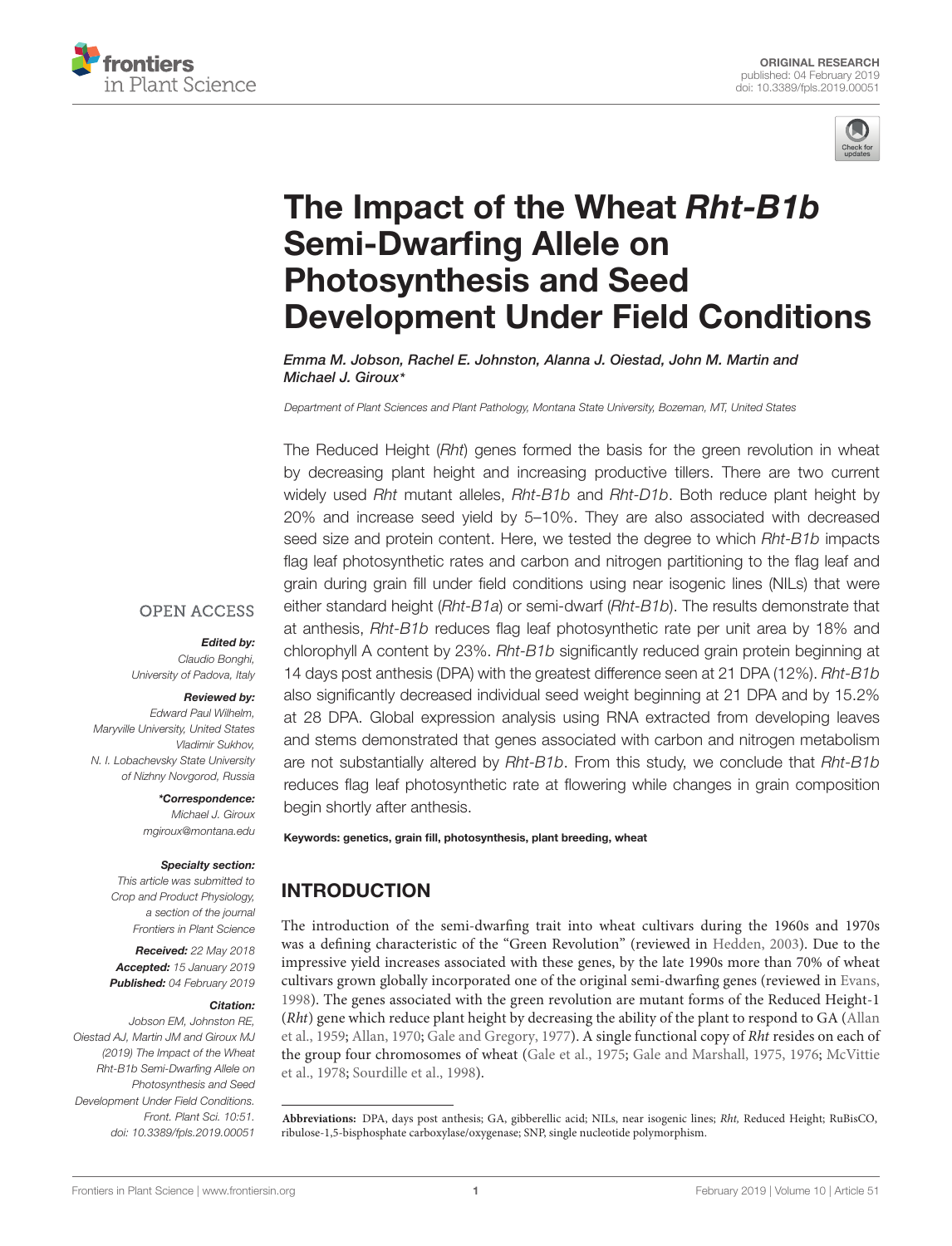The two most common mutant forms of the Rht-1 gene are Rht-B1b and Rht-D1b. Both mutations were introduced into standard height wheat varieties via crosses with semi-dwarf wheat. Both Rht-B1b and Rht-D1b contain a premature stop codon near the N terminus of the RHT protein [\(Peng et al.,](#page-10-2) [1999\)](#page-10-2). There is no measurable functional difference between Rht-B1b and Rht-D1b in that both produce similar increases in wheat productivity and reductions in plant height [\(Flintham et al.,](#page-9-8) [1997b;](#page-9-8) [Lanning et al.,](#page-9-9) [2012\)](#page-9-9). Since the 1960s many other allelic variants of Rht-1, as well as distinctly different genes which also reduce height, have also been discovered. However, none of these mutations have been as useful or as widely incorporated into wheat varieties as Rht-B1b or Rht-D1b.

The agronomic results seen in varieties carrying either the Rht-B1b or the Rht-D1b allele is a 15–20% reduction in plant height and increased grain yield [\(Hoogendoorn et al.,](#page-9-10) [1990;](#page-9-10) [Flintham et al.,](#page-9-8) [1997b\)](#page-9-8). The effects of Rht-B1b and Rht-D1b are similar in winter and spring wheat [\(Gent and Kiyomoto,](#page-9-11) [1997\)](#page-9-11). In all varieties, their advantage is reduced in drought or heat stressed environments, due to decreased seedling emergence [\(Flintham et al.,](#page-9-8) [1997b\)](#page-9-8) caused by reduced coleoptile length. Due to their decreased height, cultivars carrying Rht-B1b or Rht-D1b are less prone to lodging, especially under high water and nitrogen conditions (reviewed in [Hedden,](#page-9-0) [2003;](#page-9-0) [Rebetzke et al.,](#page-10-3) [2012;](#page-10-3) [Casebow et al.,](#page-9-12) [2016\)](#page-9-12). Furthermore, different combinations of Rht-1 alleles can be used to achieve a more diverse range of plant height and agronomic phenotypes. The presence of Rht-B1b or Rht-D1b alone reduces plant height by 14.6%, but the presence of Rht-B1b and Rht-D1b together reduces height by 41% [\(Flintham et al.,](#page-9-13) [1997a\)](#page-9-13). In addition to being shorter than genotypes containing Rht-B1a and Rht-D1a, lines containing Rht-B1b or Rht-D1b also have smaller leaves. However, the overall biomass of Rht-1 semi-dwarf lines is similar to standard height cultivars [\(Flintham et al.,](#page-9-8) [1997b\)](#page-9-8).

The Rht-1 semi-dwarfing mutations are also associated with decreased seed size and protein content [\(Gale and Youssefian,](#page-9-14) [1985;](#page-9-14) [Appleford et al.,](#page-9-15) [2007;](#page-9-15) [Casebow et al.,](#page-9-12) [2016\)](#page-9-12). However, these studies have only reported differences in grain protein and seed size at maturity, and no studies have investigated when these differences arise during grain fill. Furthermore, very little is known regarding the impact of the semi-dwarfing alleles on seed starch. However, the semi-dwarfing alleles have been associated with decreased alpha amylase activity compared to tall varieties [\(Van De Velde et al.,](#page-10-4) [2017\)](#page-10-4). Alpha-amylase is a hydrolytic enzyme which can degrade starch. Additionally, it is largely unknown how Rht-B1b impacts leaf protein and starch content. One study conducted in the 1970s found that semi-dwarfing lines had increased nitrogen in their stems compared to tall varieties, but that there was no difference in nitrogen translocation efficiency [\(Deckard et al.,](#page-9-16) [1977\)](#page-9-16).

Despite the widespread use of Rht-B1b and Rht-D1b in modern wheat varieties, the precise mechanism by which they impact plant growth, seed development, and increase yield is not well understood. One explanation suggests that the yield increase is due to reduced stem elongation and vegetative dry matter accumulation, which leads to increased partitioning of water and nutrients to the spike resulting in increased fertile florets and harvest index [\(Youssefian et al.,](#page-10-5) [1992\)](#page-10-5) Rht-B1b and Rht-D1b are also associated with increased productive tillers, which also contribute to increased yield [\(Kertesz et al.,](#page-9-17) [1991;](#page-9-17) [Lanning et al.,](#page-9-9) [2012;](#page-9-9) [Sherman et al.,](#page-10-6) [2014\)](#page-10-6). Other studies have attributed the increased productivity to increased photosynthetic capacity associated with Rht-B1b and Rht-D1b [\(LeCain et al.,](#page-9-18) [1989;](#page-9-18) [Morgan et al.,](#page-10-7) [1990;](#page-10-7) [Bishop and Bugbee,](#page-9-19) [1998\)](#page-9-19).

Initial studies suggested an inverse relationship between wheat plant height and photosynthetic capacity [\(LeCain et al.,](#page-9-18) [1989;](#page-9-18) [Morgan et al.,](#page-10-7) [1990;](#page-10-7) [Bishop and Bugbee,](#page-9-19) [1998\)](#page-9-19). These studies theorized that the decreased cell size in semi-dwarf wheat varieties resulted in a higher concentration of photosynthetic machinery and an increased ratio of chlorophyll containing mesophyll cells compared to non-photosynthesizing cells, which resulted in greater photosynthetic capacity [\(Morgan et al.,](#page-10-7) [1990\)](#page-10-7). Other earlier studies concluded that in addition to total plant height, flag leaf area was also inversely related to photosynthetic rates [\(Gale et al.,](#page-9-20) [2009\)](#page-9-20).

However, a more recent study indicates there is no difference in photosynthetic rates between tall and semi-dwarf wheat [\(Nenova et al.,](#page-10-8) [2014\)](#page-10-8). This study also investigated the impact of the semi-dwarfing genes on seedling leaf structure. Although they reported no difference in net photosynthetic rates between the tall and semi dwarf varieties, the semi-dwarf plants had increased stomatal density and leaf thickness [\(Nenova et al.,](#page-10-8) [2014\)](#page-10-8). Another recent study compared the photosynthetic capacity of tall plants to the "super dwarf" Rht-B1c mutant and again found no difference in photosynthetic rate, but that the dwarf lines had increased chlorophyll content [\(Dobrikova et al.,](#page-9-21) [2017\)](#page-9-21).

There have been few studies illustrating strong correlations between genetic improvements for yield, and increased photosynthetic rates [\(Evans,](#page-9-22) [2013\)](#page-9-22). Due to the prevalence and usefulness of Rht dwarfing alleles, it is important to gain a better understanding of how Rht alleles increase plant productivity and modify photosynthetic rates. Furthermore, prior experiments investigating the effects of semi-dwarfing alleles on photosynthesis have been conducted in growth chambers which may not be representative of field conditions. It is also important to investigate how the Rht semi-dwarf alleles affect assimilate partitioning, and if that also plays a role in increased productivity.

The objectives of these experiments were to investigate the impact of Rht-B1b on: photosynthesis of plants grown under field conditions, carbon and nitrogen partitioning in major organs throughout development, and seed development throughout grain fill. From these experiments we hope to observe key differences associated with the Rht semi-dwarfing alleles which can later be used to help explain the mechanism by which Rht mutations increase plant productivity.

## MATERIALS AND METHODS

## Plant Material

The NILs used here were previously described [\(Lanning et al.,](#page-9-9) [2012\)](#page-9-9). The standard height hard red spring variety Fortuna (CI 13596), was used as the recurrent parent line. Fortuna carries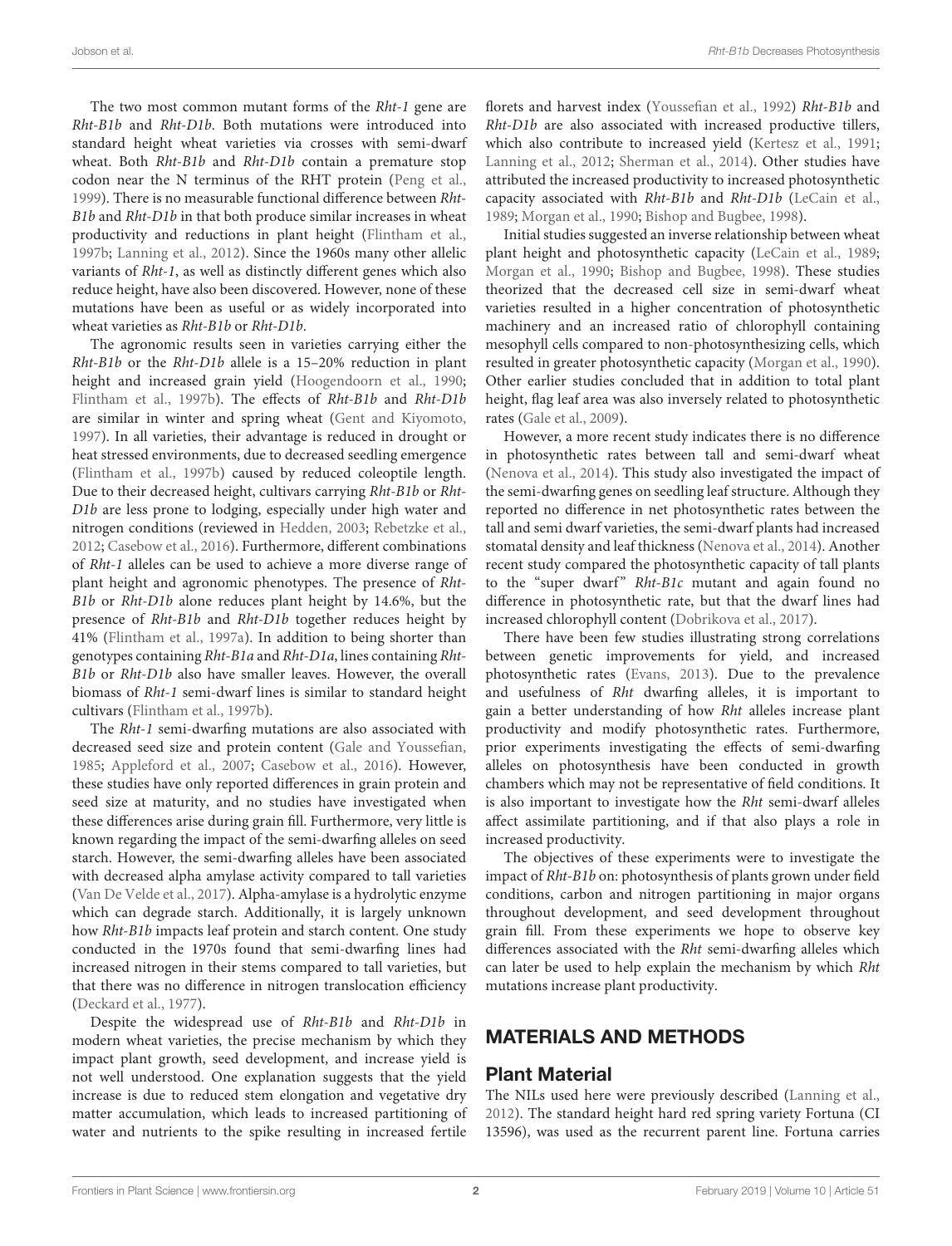the tall, wildtype form of the gene, Rht-B1a. The donor semidwarf hard red spring parent 'Hi-Line' (PI 549275) was used to introduce the Rht-B1b allele. Backcrosses to Fortuna continued to the  $BC_5$  generation, and their genotype was confirmed as described by [Ellis et al.](#page-9-23) [\(2002\)](#page-9-23). Subsequent generations beyond BC<sub>5</sub> were allowed to self-pollinate and plants homozygous for the Rht-B1b allele were selected for comparison with standard height Fortuna. For this project we excluded the Rht-D1b allele; previous studies have shown Rht-D1b to be functionally indistinguishable from Rht-B1b [\(Flintham et al.,](#page-9-8) [1997b;](#page-9-8) [Lanning et al.,](#page-9-9) [2012\)](#page-9-9).

#### Growing Conditions

Plants were grown under non-limiting irrigated conditions at the Arthur H. Post Field Research Center near Bozeman, MT (latitude 45.67N, longitude 111.00W, elevation 1,455 m, soil type is Amsterdam silt loam). Seeds were planted to a depth of 3.5 cm on April 20th, 2016, and harvested the final week of August. From April 20th to September 1st, the research center received 15.7 cm of precipitation. The highest recorded air temperatures were on July 22 and July 23 at 35.6◦C, the lowest recorded air temperature was  $-2.8$ °C on May [1](#page-2-0)1, 2016<sup>1</sup>. Additionally, irrigation was applied using hand line sprinklers 1 week pre-and post-anthesis with 5 cm of water applied each time. Throughout the growing season, weeds were rogued out by hand, and the plants were covered by nets to prevent herbivory. The plants were grown in 2.9 m rows with 30 cm spacing between each row. Within a row, seeds were sown 15 cm apart with 19 plants per row. There were 20 rows total, alternating Rht-B1a and Rht-B1b for a total of 10 rows for each isoline. The entire field was surrounded by four rows of barley to minimize edge effects.

## Plant Sampling

Within each row of 19 plants, five plants were designated and labeled as sampling plants to extract tissue throughout the growing season. Another unique group of five plants were designated and labeled for non-invasive measurements. These plants were randomly selected within each row excluding the plants on the end of each row to minimize edge effects. The five plants selected for tissue collection will be referred to as the "sampling population," the five plants selected for non-invasive measurements, such as photosynthesis, height, tiller number, and yield, will be referred to as the "non-sampling" population. This was done to ensure that these measurements were not affected by removing or damaging any part of the plant during the growing season. The first five primary heads on each plant to flower from both populations were tagged at heading and used for measurements and tissue collections. This was done to assure that collections and measurements were done on heads of similar maturity. The majority of heads from both lines anthesed on July 6, 2016. If specific heads emerged or anthesed later than the primary heads, it was noted, and collections and measurements were altered to account for this difference.

From the "sampling population" one head and respective flag leaf was collected from each plant at anthesis, as well as at 7, 14, 21, and 28 DPA, and the same plants were used for each

collection. The samples from the five plants collectively within one row were considered one biological replicate. All tissue samples were immediately frozen in liquid nitrogen and stored at −80◦C. The leaf tissue from these collections was used for: chlorophyll quantification and metabolomic profiling. The grain tissue from these collections was used for: metabolomic profiling and measuring grain protein and starch. For this study, anthesis was defined as the point at which half the primary heads of a plant began extruding anthers. Physiological maturity was denoted as when the primary heads were half brown.

Additionally, one plant from each row was used for starch and protein sampling over a diurnal period. This plant was also randomly selected within each row, excluding the plants on the ends of the row. The first five heads on these plants were also tagged during heading. At 14 DPA, one flag leaf and its respective head from each plant was removed throughout the photoperiod: 30 min before sunrise, 30 min post sunrise, mid-day, and 30 min before sunset (twilight). These time points were chosen to represent the plant's physiological response after being in total darkness, limited exposure to light, full light, and reduced light. For these experiments, the single plant per row is considered one biological replicate. This plant was not included in any further measurements.

Finally, the plants used for RNA sequencing were grown in unique rows from the rest of the experiment. At 14 DPA leaves and stems were collected from three rows of Fortuna, Rht-B1b, and Rht-D1b. Within each row, tissue samples were collected from three individual plants and the composite of these three plants from one row was considered one biological replicate.

## Agronomic Measurements

Plant height was measured from the non-sampling population at maturity. It was measured as the distance from the soil surface to the top of the head (excluding the awns) and reported for each plant as the average height of the three tallest tagged tillers. The average from the five plants "non-sampling" plants within the row was considered one biological replicate.

Tiller number at anthesis was measured as the total number of tillers per plant. Measurements were taken on the five "nonsampling" plants within each row, and one biological replicate represents the average of the measurements taken from the five plants per row. Productive tiller number at maturity only counted tillers which set seed. Similarly, each row was considered one biological replicate, and is representative of the average of the measurements taken from five "non-sampling" plants within that row.

Flag leaf length and width were measured on one of the five tagged heads from each of the non-sampling population plants at 14 DPA. Leaf length was measured from the base of the leaf to the tip, leaf width recorded the maximum width of each flag leaf. Each row was considered a biological replicate and represented the average of the measurements from the five non-sampling plants within that row.

Above ground biomass and grain yield were also recorded considering each row as one biological replicate which represented the average of the measurements taken from the non-sampling population within that row. Above ground

<span id="page-2-0"></span><sup>1</sup><https://www.ncdc.noaa.gov>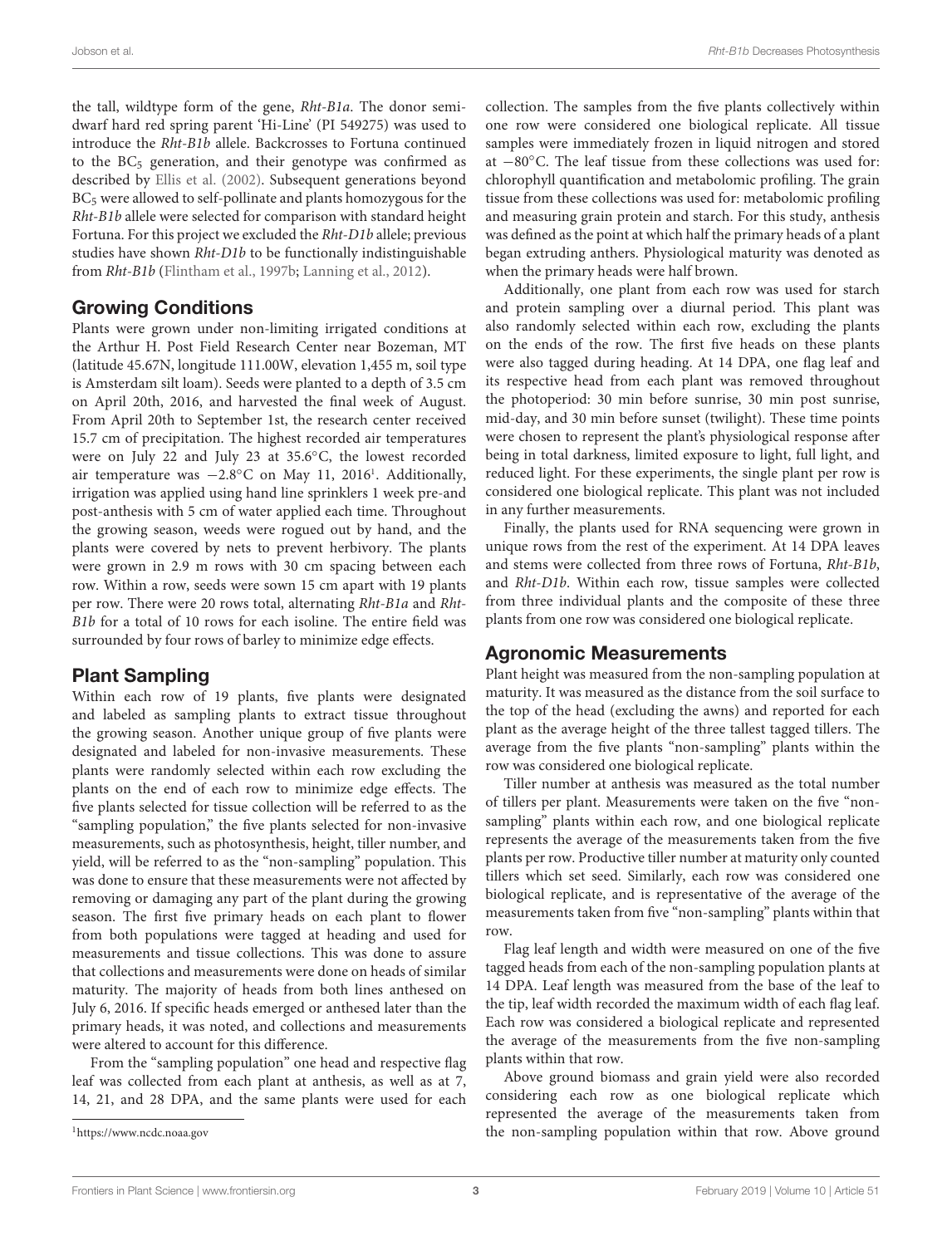biomass was measured as the total mass of the plant cut at the soil level and adjusted to a 10% moisture basis. Then, the grain was threshed and weighed and adjusted to a 10% moisture basis for calculations. Harvest index was calculated as grain weight divided by total biomass.

#### Photosynthetic Measurements

Photosynthetic measurements were collected at anthesis and 14 DPA from flag leaves on one of the "non-sampling" plants within each row and the measurement from one plant is considered one biological replicate. The measurements were taken at these points in development to illustrate photosynthetic capacity at the beginning and midway through grain fill. The measurements were taken between 13:00 and 15:00 in direct sunlight. The max air temperature at anthesis and 14 DPA was 23.3◦C and 30◦C, respectively. Data were collected using a CI-340 (CID Bio-Science, Camas, WA, United States) photosynthesis meter according to the methods described in [Smidansky et al.](#page-10-9) [\(2007\)](#page-10-9) and adapted by [Oiestad et al.](#page-10-10) [\(2016\)](#page-10-10). This did not include any period of dark adaptation. The leaf area measured was set at 6.5 cm<sup>2</sup>, with a 0.61 min<sup>-1</sup> flow rate in an open system. Photosynthetic chamber light intensity was held constant using the light attachment module set at 2,000  $\mu$ E m<sup>-2</sup> s<sup>-1</sup> PAR. The light attachment module used red/blue LED lights; the blue peak at 470 nm, and the red peak at 660 nm. Measurements were collected under ambient CO<sub>2</sub> conditions where the CID photosynthesis meter was calibrated to 404 µL L<sup>-1</sup> CO<sub>2</sub> (14 July [2](#page-3-0)016 and 28 July 2016)<sup>2</sup>. Measurements were recorded every 60 s. Evapotranspiration and stomatal conductance were also calculated using this apparatus (**[Appendix](#page-11-0)**). Initially, seven measurements were taken on a single leaf to allow the machine to stabilize, then a single measurement was reported per plant to ensure all measurements were taken under similar environmental conditions.

## Chlorophyll Measurements

The tissue for chlorophyll quantification was collected from the "sampling" population within each row at anthesis. One flag leaf from each of the five plants per row was removed and immediately frozen in liquid nitrogen. Later, the five flag leaves from each row were combined and ground into a coarse powder using a mortar and pestle. One biological replicate represents the composite tissue from the five plants within a row. A subsample of the powder was ground into a fine powder using three, threemillimeter diameter glass beads in a two ml tube by beating for 20 s in a bead beater (Biospec Products, Bartlesville, OK, United States). Chlorophyll was quantified using the methods described in [Ni et al.](#page-10-11) [\(2009\)](#page-10-11) with the quantities adapted for a smaller amount of fresh tissue. To extract the chlorophyll, 0.5 ml of 80% acetone was added to 20 mg of plant tissue powder and agitated. Samples were centrifuged for 5 min and the supernatant was transferred into a new tube, and the process repeated two more times. Total chlorophyll was quantified using a Spectramax spectrophotometer (Molecular Devices, Sunnyvale, CA, United States). The reaction was kept in the dark to

prevent the degradation of the chlorophyll. The absorbance was measured at 663 and 646 nm. Chlorophyll was quantified using the following equations from [Ni et al.](#page-10-11)  $(2009)$ , where V is the volume of extract (ml) and W is the mass of the leaf tissue (mg).

Chlorophyll a  $(\mu g/g)$  $=[12.7 \times A663 - 2.69 \times A646] \times V/1000 \times W$ Chlorophyll  $b(\mu g/g)$  $=[22.9 \times A646 - 4.86 \times A663] \times V/1000 \times W$ Chlorophyll a and b  $(\mu g/g)$  $=[20.20 \times A646 + 8.02 \times A663] \times V/1000 \times W$ 

## Grain Weight, Number of Grains per Head, Grain Protein, and Starch Content

Protein and starch content was measured on grain harvested from the "sampling population" within each row at 7, 14, 21, and 28 DPA. At each collection timepoint, one tagged head from each plant within the "sampling population" was harvested and total head fresh weight, individual grain fresh weight, and the number of grains per head was recorded. The samples were then immediately frozen in liquid nitrogen. Later, the grain samples from all five plants within a row were bulked so that one biological replicate represented a composite of all plants within that row. All samples were ground using a mortar and pestle, lyophilized for 24 h in a VirTis BenchTop Freeze Dryer (SP Industries Inc, Warminster, PA, United States) and then allowed to re-equilibrate to ambient moisture (10%). They were then finely ground using a bead beater, as described above. Protein content was quantified using 0.1 g of dry powder on a 10% moisture basis on the LECO – FP 528 (LECO Co., St. Joseph, MI, United States) combustion method nitrogen analyzer using N to protein conversion ratios of 6.25 for seed and 5.7 for leaf tissue (AACC Method 46-30, 1995).

Starch was extracted and quantified as described by [Smith and](#page-10-12) [Zeeman](#page-10-12) [\(2006\)](#page-10-12) and adapted by [Schlosser et al.](#page-10-13) [\(2014\)](#page-10-13). One ml of 80% ethanol was added to 10 mg each plant sample in a 2 ml tube and the samples were incubated at 80◦C for 3 min while mixing at 1,400 rpm. After 3 min, the samples were centrifuged at 13,000  $\times$  g for 5 min and the supernatant was discarded. This process was repeated two additional times and the samples were dried for 1 h in a speed-vac concentrator (Fisher Scientific, Waltham, MA, United States). The pellets were re-suspended in 100 mM sodium acetate (pH 4.8). The starch was digested as described by [Schlosser et al.](#page-10-13) [\(2014\)](#page-10-13) using 0.05 U α-amylase and 0.15 U amyloglucosidase mg−<sup>1</sup> dry weight. Starch was quantified as described by [Rosti et al.](#page-10-14) [\(2006\)](#page-10-14) using a standard curve based on known amounts of purified wheat seed starch.

## Flag Leaf Protein and Starch Content

Flag leaf protein and starch were quantified using the same methods as described above at 14 DPA. However, the flag leaf tissue was collected over a diurnal cycle (30 min pre-sunrise, 30 min post-sunrise, mid-day, and 30 min pre-sunset), rather than 7, 14, 21, 28 days DPA. Furthermore, measurements for flag leaf protein and starch were all collected from a single plant per row, rather than the five plants of the "sampling population." The first five heads of the plant to be sampled were tagged during

<span id="page-3-0"></span><sup>2</sup><http://co2now.org>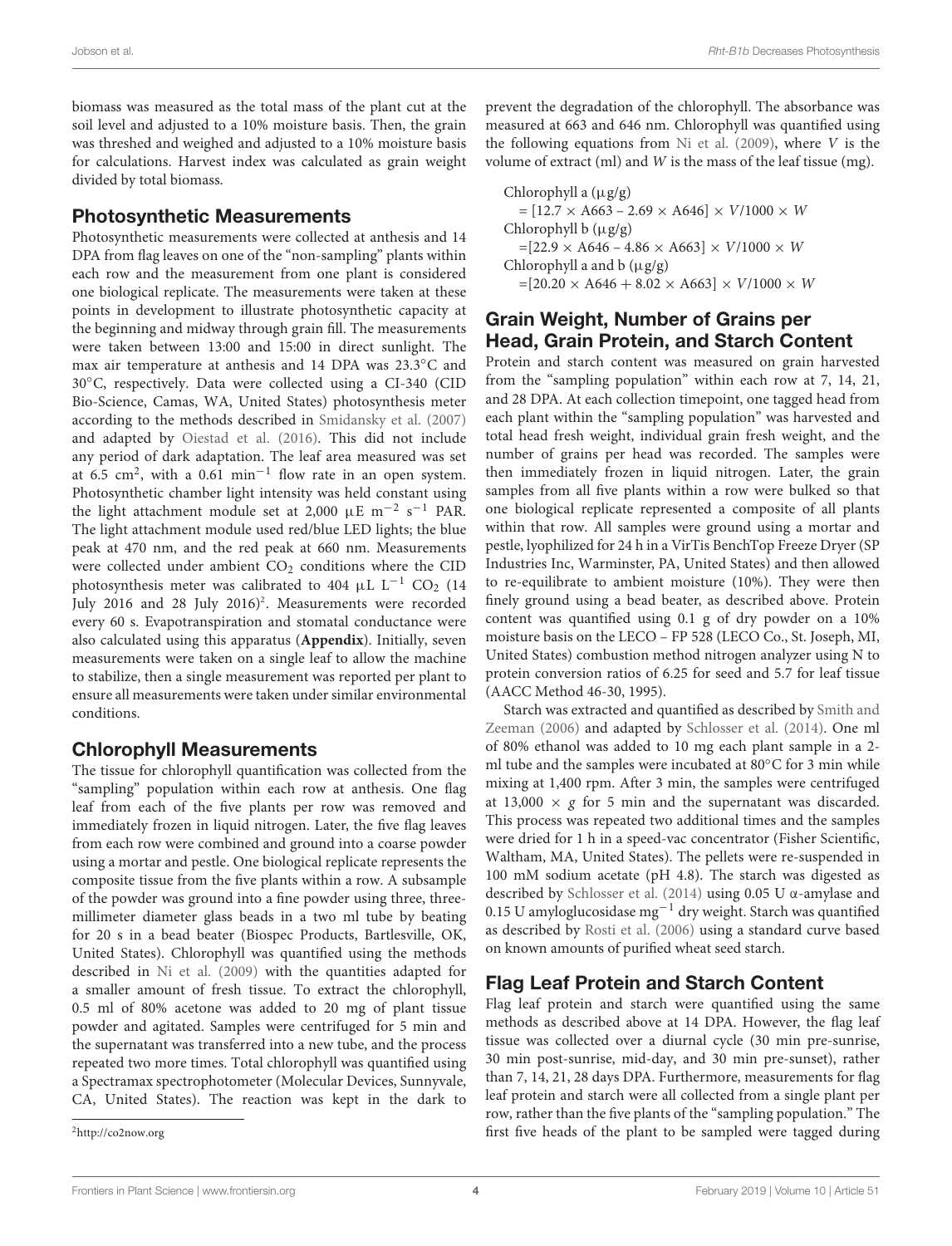heading, and 14 DPA each head and respective flag leaf were removed throughout the diurnal cycle. Once collected, the tissue was immediately frozen, lyophilized, and ground as described above.

## Expression Analysis

Tissue was collected for expression analysis from stems between the first and second internode as well as 14 DPA flag leaves at mid-morning. A single leaf and internode was sampled from three distinct Rht-B1a and Rht-B1b plants from different rows, for a total of three biological replicates for each line per tissue type. Total RNA was extracted and sequenced as described in [Oiestad et al.](#page-10-10) [\(2016\)](#page-10-10) using an RNeasy Plant Mini Kit (Qiagen, Valencia, CA, United States) and quantified with a Bioanalyzer (Agilent Technologies, Santa Clara, CA, United States). One mg of RNA was used to create a cDNA library using TruSeq RNA-SEQ library kits (Illumina Inc., San Diego, CA, United States). The sequence data were analyzed using ArrayStar (DNASTAR, Madison, WI, United States), with the parameters set as: match setting at 100% for a minimum 50 bp, and all other settings left as default. The resultant data were presented as reads per kilobase of transcript for million mapped reads (RPKM) [\(Mortazavi et al.,](#page-10-15) [2008\)](#page-10-15) and normalized to Act-2, an actin like protein which was similarly expressed in both genotypes, and previously reported as a reliably expressed gene for normalization [\(Tenea et al.,](#page-10-16) [2011\)](#page-10-16). The data was analyzed globally against the available rice genome. Specific wheat genes of interest were also analyzed. Genes central to either carbon or nitrogen metabolism were identified based on expression profiling done in rice by [Hirose et al.](#page-9-24) [\(2006\)](#page-9-24) and adapted in [Schlosser et al.](#page-10-13) [\(2014\)](#page-10-13) to identify the most prevalent form of the gene in green tissue during development. Wheat genome orthologs were identified using NCBI BLAST<sup>[3](#page-4-0)</sup> and used for expression analysis.

## Leaf and Grain Metabolites

Tissue for metabolite analysis was collected from the flag leaves at anthesis and 14 DPA seeds from the "sampling population." The leaf and grain tissue from each individual row was bulked together to create four or five biological replicates for each genotype for each tissue. Metabolites were extracted as described by [Schmidt et al.](#page-10-17) [\(2011\)](#page-10-17) and adapted by [Oiestad et al.](#page-10-10) [\(2016\)](#page-10-10). The tissue was frozen in liquid nitrogen and ground to a fine powder as described above, then 350  $\mu$ l of methanol (75°C) was added to 20 mg of each sample and incubated at 60◦C for 10 min. After the samples were vortexed, they were incubated in a sonicating water bath for 10 min. After 10 min, 350 µl of chloroform was added to each sample and vortexed. Finally, 300  $\mu$ l of ddH<sub>2</sub>O was added and the samples were vortexed, then centrifuged at 13,000  $\times$  g for 5 min. The polar fraction was transferred to a GC-MS glass vial in a volume dependent manner (150 mL per 30 mg FW) and dried in a speed-vac concentrator. Samples were analyzed on an Agilent 6890 gas chromatograph (Agilent Technologies). Data acquisition, metabolite identification and normalization were performed as in [Fiehn et al.](#page-9-25) [\(2008\)](#page-9-25).

#### Statistical Analysis

Statistical analysis to compare the difference between the Rht-B1a and Rht-B1b allelic groups was done using a two-tailed, paired sample t-test. A paired t-test was used because the two genotypes were paired in adjacent rows. The number of replications (rows) and subsamples varied for each experiment.

## RESULTS

#### Agronomic Measurements

As expected, there was a significant height reduction ( $P < 0.001$ ) between Rht-B1b and Rht-B1a under the field conditions used. The Rht-B1b NIL had a 23% reduction in height (**[Table 1](#page-4-1)**). No difference was observed in productive tiller numbers between Rht-B1b and the Rht-B1a in this study in which plants were space planted 15 cm apart. Plants carrying Rht-B1b had a decreased biomass (by 16.4%) and increased harvest index (17.2%). We also observed a significant ( $P < 0.0001$ ) decrease in flag leaf length in the Rht-B1b line compared to Rht-B1a, 12.6 cm and 14.7 cm, respectively. There was also a significant ( $P < 0.05$ ) decrease (12%) in flag leaf width.

## Photosynthetic Capacity

Photosynthetic rates were measured in the field at anthesis and at 14 DPA. At both time points, photosynthetic rates trended down in the Rht-B1b NIL (**[Table 2](#page-5-0)**), and were significantly decreased (17.8%,  $P < 0.01$ ) at anthesis. Evapotranspiration and stomatal conductance were also decreased to a similar degree (13.7 and 20.2%, respectively,  $P < 0.05$ ) at anthesis and trended lower at 14 DPA in the Rht-B1b NIL. Similarly, Rht-B1b flag leaf chlorophyll trended lower relative to Rht-B1a (**[Figure 1](#page-5-1)**). The difference between Rht-B1b and Rht-B1a was pronounced in chlorophyll A, the primary molecule responsible for photosynthesis, (23% reduction in Rht-B1b).

<span id="page-4-1"></span>TABLE 1 | Comparison of plant height, flag leaf dimensions, tiller number, and biomass between Rht-B1a (wild-type) and Rht-B1b (mutant) near isogenic lines.

|                              | N  | Rht-B1a (wild-type) | Rht-B1b (mutant)   |
|------------------------------|----|---------------------|--------------------|
| Plant height (cm)            | 13 | $95.0 + 1.35$       | $73.1 \pm 0.19***$ |
| Tiller no. at anthesis       | 13 | $24.0 + 1.98$       | $23.7 + 1.71$      |
| $PTN^{\ddagger}$ at maturity | 13 | $20.0 + 0.60$       | $19.1 + 0.60$      |
| Flag leaf length (cm)        | 10 | $14.7 + 0.37$       | $12.6 + 0.31***$   |
| Flag leaf width (mm)         | 10 | $13.9 + 0.28$       | $12.5 + 0.21*$     |
| Biomass (g/plant)            | 10 | $53.0 + 2.24$       | $44.3 + 1.83***$   |
| Harvest index                | 10 | $0.29 + 0.01$       | $0.34 \pm 0.01***$ |
| Grain yield (q/plant)        | 10 | $15.4 + 0.74$       | $15.4 + 0.68$      |

∗ , ∗∗∗ denote significance between genotypes (t-test) at P-value < 0.05, 0.001, respectively. Values reported as the mean  $\pm$  standard error.  $*$ PTN, productive tiller number. For height and tiller measurements, n represents the average of three plants measured per row; for the remaining measurements, n represents the number of rows where five plants were measured and averaged from an individual row; plant height measurements were measured at physiological maturity.

<span id="page-4-0"></span><sup>3</sup><https://blast.ncbi.nlm.nih.gov/Blast.cgi>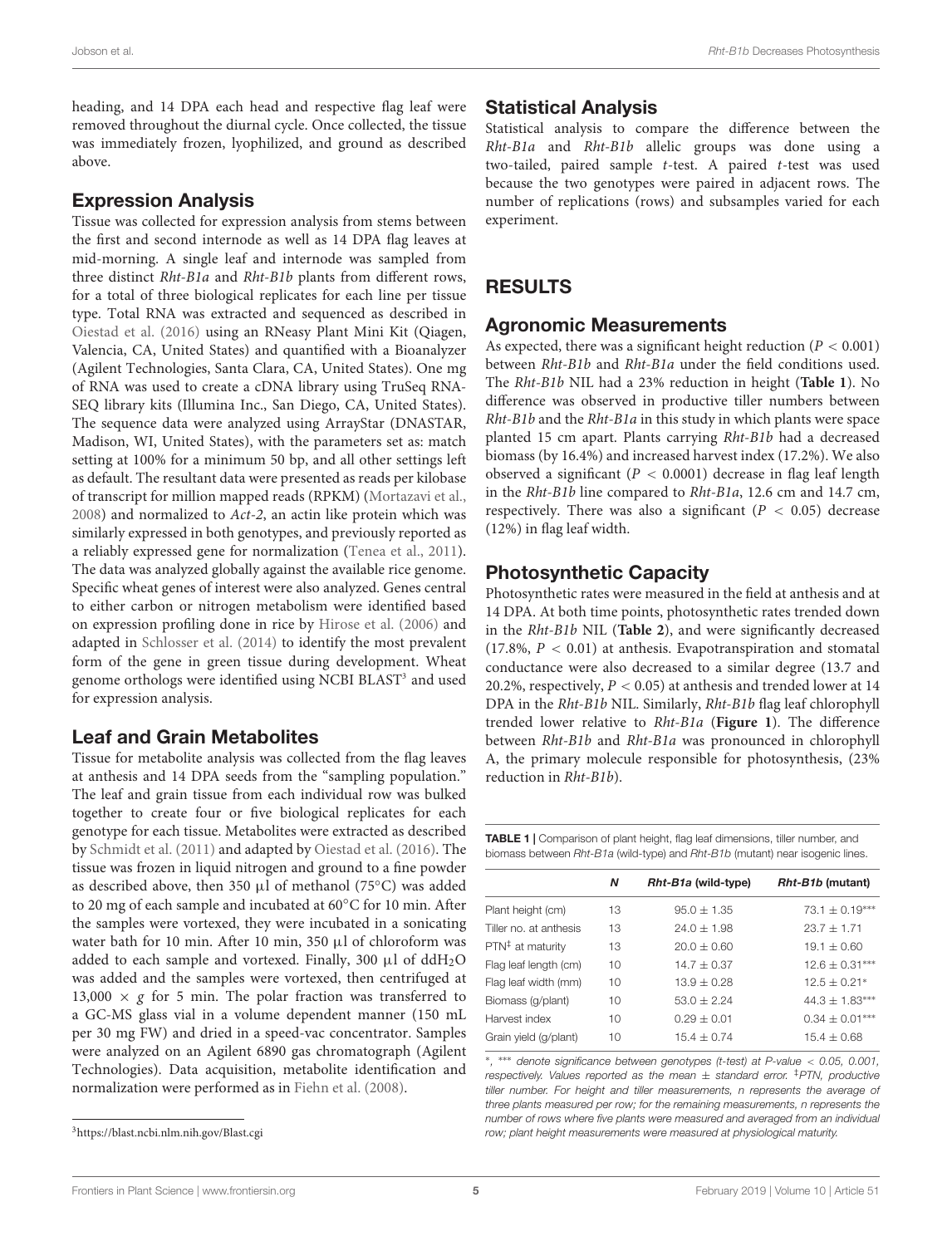|                       | N       | Photosynthetic rate ( $\mu$ mol m <sup>-2</sup> s <sup>-1</sup> ) | Evapotranspiration (mmol $m^{-2}s^{-1}$ ) | Stomatal conductance (mmol $m^{-2}s^{-1}$ ) |
|-----------------------|---------|-------------------------------------------------------------------|-------------------------------------------|---------------------------------------------|
| <b>Anthesis</b>       |         |                                                                   |                                           |                                             |
| $Rht-B1a$ (wild-type) | 10      | $23.7 \pm 0.84$                                                   | $5.12 \pm 0.22$                           | $160.0 \pm 9.56$                            |
| Rht-B1b (mutant)      | 10      | $19.5 \pm 1.09**$                                                 | $4.42 \pm 0.11$ <sup>*</sup>              | $127.6 \pm 9.41*$                           |
| 14 DPA                |         |                                                                   |                                           |                                             |
| $Rht-B1a$ (wild-type) | $6 - 9$ | $10.3 \pm 0.79$                                                   | $4.08 \pm 0.24$                           | $63.0 \pm 5.98$                             |
| Rht-B1b (mutant)      | $5 - 8$ | $8.3 \pm 1.38$                                                    | $3.18 \pm 0.43$                           | $57.0 \pm 2.88$                             |

<span id="page-5-0"></span>TABLE 2 | Photosynthetic rates of Rht-B1b (mutant) and Rht-B1a (wild-type) NILs measured as carbon exchange in flag leaves at two stages of development.

∗ , ∗∗ denote significance between genotypes at P-value < 0.05 and 0.01, respectively. Values reported as the mean ± standard error. N represents the measurements taken from one flag leaf per row; all measurements were collected on flag leaves in direct sunlight.

# Leaf Protein and Starch Content Throughout Photoperiod

Flag leaf protein and starch content were recorded throughout the photoperiod during anthesis (**[Figure 2](#page-5-2)**) at 30 min prior to and after sunrise, mid-day (14:00) and 30 min pre-sunset. For all time points, leaf protein content trended upward in the Rht-B1b NIL, with a significant difference (1.67%,  $P < 0.05$ ) observed at twilight. While total protein as predicted by N content was different, there was no difference in the abundance of the major photosynthetic proteins as quantified by SDS PAGE (results not shown) between Rht-B1a and Rht-B1b.

Flag leaf starch content was also elevated in Rht-B1b compared to Rht-B1a. The greatest difference in leaf starch content between the two NILs was observed in flag leaves collected at mid-day. At that point, there was 18.3 µg starch/mg dry weight in Rht-B1b (mutant) and 9.4 µg starch/mg dry weight in the Rht-B<sub>1</sub>a ( $P < 0.05$ ) (**[Figure 2B](#page-5-2)**). The Rht-B<sub>1</sub>b NIL had the greatest increase in starch between the post sunrise and mid-day measurements increasing from  $6.24$  to  $18.31 \mu$ g starch/mg dry weight, and the Rht-B1a variety had its greatest increase of starch production between the mid-day to twilight measurements, increasing from 9.37 to 22 µg starch/mg dry weight.



<span id="page-5-1"></span>Rht-B1a (wild-type) and Rht-B1b (mutant) near isogenic lines. \* denotes significance at P-value  $< 0.05$  in comparisons of Rht-B1a vs. Rht-B1b, N = 4, where n represents the composite of five sampling plants per row, error bars represent the standard error.

## Starch and Protein Content of Grain Throughout Development

The impact of Rht-B1b upon seed starch and protein content during development was measured to assess when differences first develop. Developing seeds were isolated by harvesting heads from primary tillers at 7, 14, 21, and 28 DPA. Starch and protein content in developing seeds through maturity at 28 DPA is summarized in **[Table 3](#page-6-0)**. There were no significant differences



<span id="page-5-2"></span>FIGURE 2 | Abundance of protein and starch quantified in flag leaves over a diurnal period at anthesis for Rht-B1a (wild-type) and Rht-B1b (mutant) near isogenic lines. (A) Leaf protein abundance throughout photoperiod. (B) Leaf starch throughout diurnal period.  $*$  denotes significance at  $P < 0.05$  in comparisons of Rht-B1a vs. Rht-B1b, for  $(A)$  N = 4, where n represents the composite of five flag leaf samples taken per row; error bars represent the standard error. For (B)  $N = 5$ , where *n* represents the composite of five flag leaf samples taken per row error bars represent the standard error.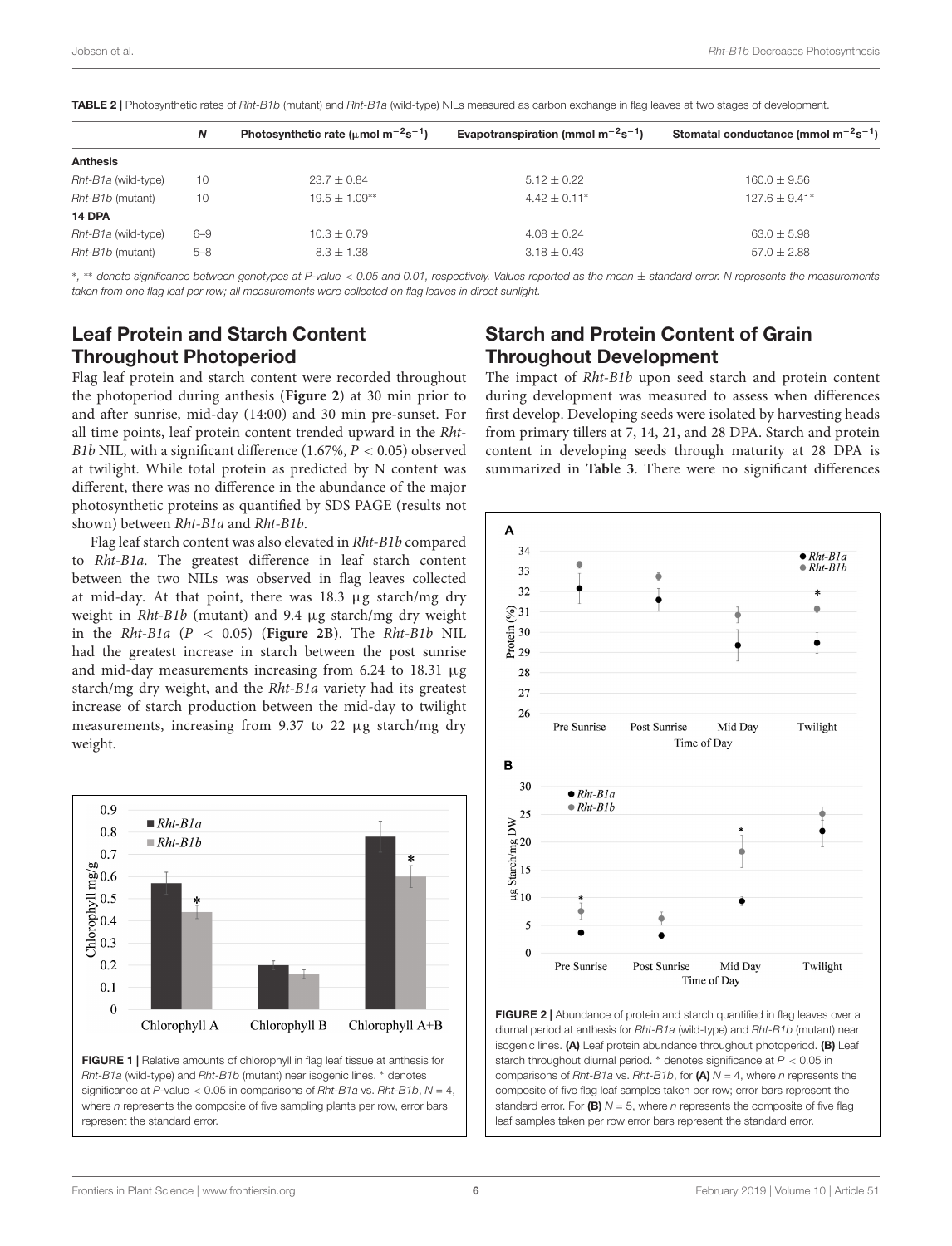|                    | Ν | 7 DPA           | 14 DPA            | 21 DPA            | 28 DPA           |
|--------------------|---|-----------------|-------------------|-------------------|------------------|
| Percentage starch  |   |                 |                   |                   |                  |
| $Rht-B1a$ (wt)     | 5 | $36.3 \pm 1.93$ | $50.1 \pm 0.74$   | $68.6 \pm 3.73$   | $66.6 \pm 3.00$  |
| $Rht-B1b$ (mt)     | 5 | $32.9 \pm 0.97$ | $50.6 \pm 3.95$   | $64.8 \pm 1.99$   | $66.3 \pm 1.58$  |
| Percentage protein |   |                 |                   |                   |                  |
| $Rht-B1a$ (wt)     | 5 | $10.0 \pm 0.32$ | $13.1 \pm 0.25$   | $12.4 \pm 0.29$   | $13.3 \pm 0.23$  |
| $Rht-B1b$ (mt)     | 5 | $10.1 \pm 0.33$ | $12.1 \pm 0.10**$ | $11.0 \pm 0.16**$ | $12.0 \pm 0.33*$ |
|                    |   |                 |                   |                   |                  |

<span id="page-6-0"></span>TABLE 3 | Starch and protein content in grain throughout development for Rht-B1a (wild-type) and Rht-B1b (mutant) near isogenic lines.

∗ , ∗∗ denote significance between genotypes at P-value < 0.05, 0.01, respectively. Values reported as the mean ± standard error. N = 5, where n represents the number of rows where each row was a composite of five sampling plants.

in seed starch content between the Rht-B1a and Rht-B1b NILs throughout development. However, protein content was reduced in Rht-B1b relative to Rht-B1a NILs throughout development. The difference in seed protein content was statistically significant beginning at 14 DPA when protein content was measured as 13.1% in Rht-B1a and 12.0% in Rht-B1b ( $P < 0.01$ ). This observed difference between the isolines was consistent through maturity. At 28 DPA the Rht-B1b line had a 1.83% decrease in protein content compared to  $Rht-B1a$  ( $P < 0.05$ ).

## Seed Number and Individual Kernel Weight Throughout Development

Three aspects of grain fill were measured, these being the average seed per head, total weight of the head, and individual seed fresh weight (**[Figure 3](#page-6-1)**). Beginning at 7 DPA, the Rht-B1b NIL had an increased seed number per head compared to the Rht-B1a, (38.8 versus 29.4). Initially, total head weight was also increased in the Rht-B1b NIL compared to Rht-B1a. However, by 28 DPA both NILs had an average head weight of 2.2 g. The individual kernel weight was consistently greater in Rht-B1a beginning at 14 DPA. The final individual grain fresh weight for Rht-B1a and Rht-B1b NILs were 61.7 mg and 52.3 mg/seed, respectively.

## Effect of Rht-B1b Mutation on Metabolite Production

Total methanol soluble metabolites were extracted from flag leaf tissue harvested at anthesis and seeds at 14 DPA at 10:00. One hundred and twenty-seven compounds were identified in the leaf, and 126 compounds were identified in the grain. The metabolites which were identified were grouped into four different categories: fatty acid, sugar and sugar alcohols, amino acid derivatives, and amino acids. There were no major differences observed among these four groups between Rht-B1b and Rht-B1a, suggesting Rht-B1b does not have a widespread global effect on plant metabolism.

## Expression Analysis of Leaf and Stem **RNA**

RNA sequencing data was analyzed globally as well as for the expression of genes involved in photosynthesis, carbon metabolism, and nitrogen metabolism (**[Table 4](#page-7-0)**). The presence of Rht-B1b did not cause significant global gene expression changes in leaf tissues. However, it did impact gene expression in stem tissue. In regard to photosynthesis, the RuBisCO small subunit was significantly increased in Rht-B1b stem tissue



<span id="page-6-1"></span>FIGURE 3 | Comparison of grain number and size throughout grain fill for Rht-B1a (wild-type) and Rht-B1b (mutant) near isogenic lines. (A) Number of seeds per head throughout grain fill. (B) Individual seed mass over grain fill. \*, \*\*, \*\*\* denote P-value at 0.05, 0.01, 0.001, respectively; N = 10, where n represents tissue collected from one plant per row; error bars represent the standard error.

 $(P < 0.01)$ . Genes associated with carbon metabolism in stems were also generally upregulated in Rht-B1b, including starch synthase ( $P < 0.04$ ). Genes involved in nitrogen metabolism were less effected, though glyeraldehyde-3-phosphate dehydrogenase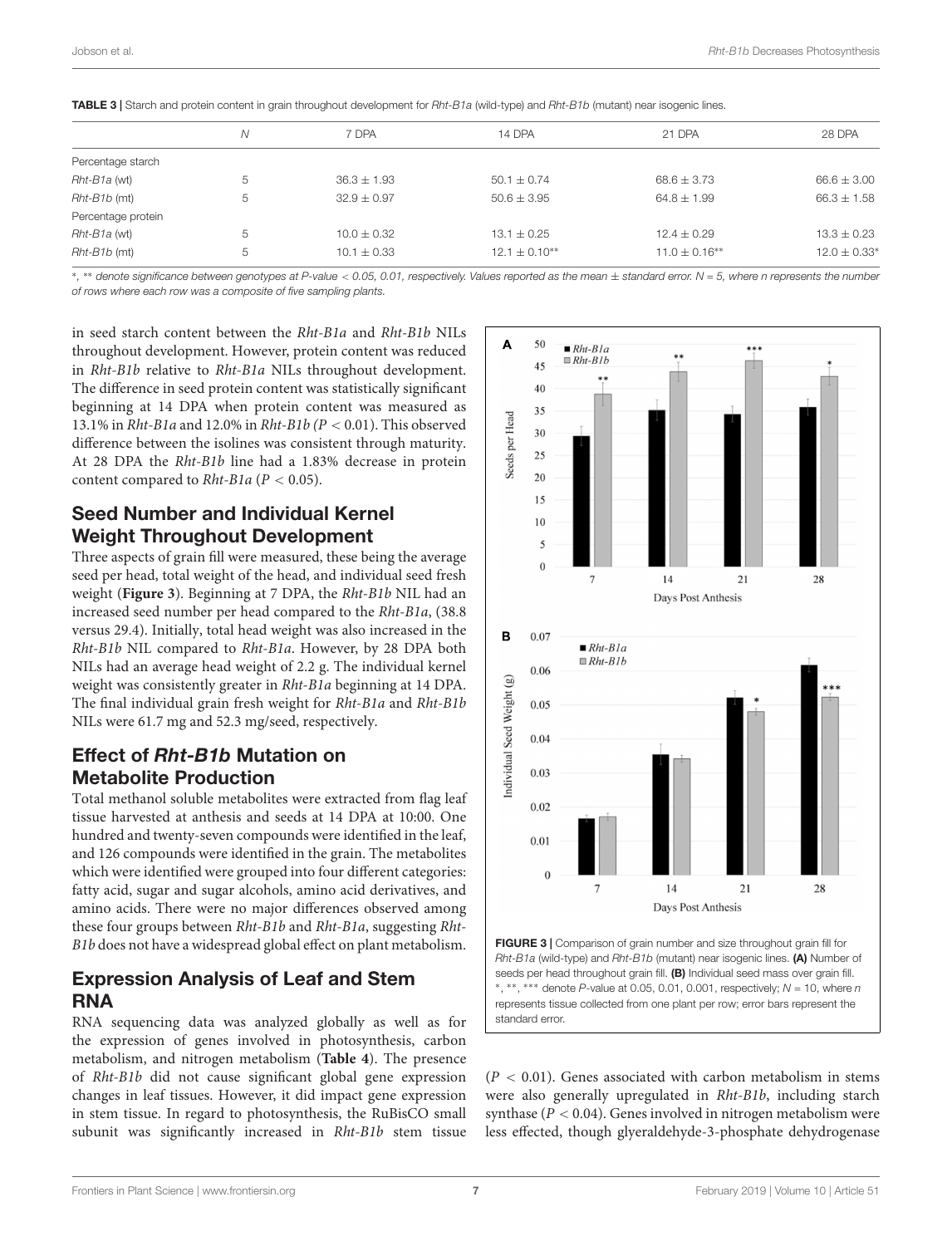<span id="page-7-0"></span>

| ⊇<br>١<br>$\equiv$<br>d<br>֡֡֡֡֡<br>$\frac{1}{2}$<br>i<br>i<br>l<br>ļ                                        |  |
|--------------------------------------------------------------------------------------------------------------|--|
| ildi.<br>t<br>Ë<br>នន<br>Ì<br>7                                                                              |  |
| ţ<br>ć<br>İ<br>尕<br>é<br>ś<br>ţ<br>ć<br>J<br>I<br>į<br>$\frac{1}{\zeta}$<br>$\overline{ }$<br>j<br>ļ<br>Σ    |  |
| l<br>Š<br>ļ<br>١<br>1<br>Ξ<br>l<br>l                                                                         |  |
| $\frac{3}{2}$<br>i<br>į<br>í<br>Ì<br>j<br>$\ddot{\phantom{a}}$<br>¢<br>į<br>Í                                |  |
| bļ<br>¢<br>ť<br>$\frac{1}{2}$<br>1<br>ţ<br>$\overline{\pi}$<br>Ì<br>j<br>j<br>ś<br>ć                         |  |
| i<br>j<br>d<br>l<br>$\frac{1}{2}$<br>ļ<br>Ŕ<br>Ï                                                             |  |
| ¢<br>Ì<br>5<br>$\frac{1}{2}$<br>i<br>i<br>Ç<br>╳<br>i<br>i<br>l<br>ċ<br>jer<br>G<br>$\overline{\phantom{a}}$ |  |
| iTE 4                                                                                                        |  |

| RPKM<br>1166680.2 ± 289990.1<br>$39053.0 \pm 2791.0$<br>$3194.8 \pm 1224.2$<br>$1116.2 \pm 146.4$<br>2508.7 ± 492.2<br>$1535.9 \pm 402.1$<br>$365.6 \pm 37.8$<br>$725.1 + 54.6$<br>Rht-B1a average<br>$329.0 + 66.6$<br>$880.2 + 94.3$<br>434.9 ± 17.0<br>$707.8 + 81.2$<br>$1457 \pm 259$<br>RPKM<br>Rht-B1b/<br>Rht-B1a<br>$\frac{5}{1}$<br>0.9<br>2.3<br>$\frac{0}{1}$<br>$\frac{3}{1}$<br>2.5<br>$\overline{1}$ .<br>1.6<br>$\frac{3}{1}$<br>$\frac{0}{1}$<br>1.5<br>0.7<br>H<br>P-value<br>0.09<br>0.05<br>0.24<br>0.56<br>0.20<br>0.06<br>0.00<br>0.10<br>0.64<br>0.04<br>0.60<br>0.00<br>0.04<br>5180.2<br>Rht-B1b average<br>$101553.1 + 4195.1$<br>$1739.5 \pm 123.0$<br>$4512.2 \pm 165.2$<br>$2083.5 + 380.9$<br>$2405.9 \pm 269.2$<br>$579.6 \pm 12.8$<br>$3785 + 613$<br>$1978 \pm 283$<br>$1599 \pm 86$<br>$887 + 50$<br>$589 + 50$<br>$345 + 41$<br>RPKM<br>$125966.0 \pm$<br>65648.5 ± 8387.6<br>Rht-B1a average<br>85754 ± 1267<br>$2818.5 + 83.0$<br>$1823.0 \pm 40.7$<br>$1311.9 + 60.7$<br>$1146 \pm 109$<br>$1657 \pm 202$<br>$2112 + 259$<br>$1236 \pm 197$<br>$974 \pm 131$<br>$378 + 27$<br>$230 \pm 17$<br>559 ± 27<br>RPKM<br>accession<br>KC960544<br>AF408845<br>HE591389<br>AB042066<br>KR029493<br>AF109395<br>AF286319<br>AJ563452<br>AY044844<br>KJ812205<br>FR668586<br>AJ242531<br>GenBank<br>AY727927<br>number<br>ADP-glucose pyrophosphorylase<br>ADP-glucose pyrophosphorylase<br>Starch branching enzyme (sbeiia)<br>Ferredoxin dependent glutamate<br>Starch branching enzyme (Sbe2)<br>Granule-bound starch synthase<br>RuBisCO small subunit (rbcS)<br>Sucrose transporter (SUT1D)<br>synthase (VADH-GOGAT-3B)<br>Sucrose transporter (SUT2D)<br>Glyeraldehyde-3-phosphate<br>starch synthase isoform IV<br>dehydrogenase (GAPC8)<br>Nitrogen metabolism<br>Housekeeping gene<br>Carbon metabolism<br>large subunit (agp2)<br>small subunit<br>Rht genes<br>(GBSSII)<br>Rht-D1<br>Rht-B1<br>Name |       |          |                  | <b>Stems</b>     |  |                  | Leaves                  |         |                                 |
|--------------------------------------------------------------------------------------------------------------------------------------------------------------------------------------------------------------------------------------------------------------------------------------------------------------------------------------------------------------------------------------------------------------------------------------------------------------------------------------------------------------------------------------------------------------------------------------------------------------------------------------------------------------------------------------------------------------------------------------------------------------------------------------------------------------------------------------------------------------------------------------------------------------------------------------------------------------------------------------------------------------------------------------------------------------------------------------------------------------------------------------------------------------------------------------------------------------------------------------------------------------------------------------------------------------------------------------------------------------------------------------------------------------------------------------------------------------------------------------------------------------------------------------------------------------------------------------------------------------------------------------------------------------------------------------------------------------------------------------------------------------------------------------------------------------------------------------------------------------------------------------------------------------------------------------------|-------|----------|------------------|------------------|--|------------------|-------------------------|---------|---------------------------------|
|                                                                                                                                                                                                                                                                                                                                                                                                                                                                                                                                                                                                                                                                                                                                                                                                                                                                                                                                                                                                                                                                                                                                                                                                                                                                                                                                                                                                                                                                                                                                                                                                                                                                                                                                                                                                                                                                                                                                            |       |          |                  |                  |  |                  | Rht-B1b average         | P-value | Rht-B1b/<br>Rht-B <sub>1a</sub> |
|                                                                                                                                                                                                                                                                                                                                                                                                                                                                                                                                                                                                                                                                                                                                                                                                                                                                                                                                                                                                                                                                                                                                                                                                                                                                                                                                                                                                                                                                                                                                                                                                                                                                                                                                                                                                                                                                                                                                            |       |          |                  |                  |  |                  |                         |         |                                 |
|                                                                                                                                                                                                                                                                                                                                                                                                                                                                                                                                                                                                                                                                                                                                                                                                                                                                                                                                                                                                                                                                                                                                                                                                                                                                                                                                                                                                                                                                                                                                                                                                                                                                                                                                                                                                                                                                                                                                            |       |          |                  |                  |  |                  | $1465.5 \pm 190.5$      | 0.98    | $\frac{1}{1}$                   |
|                                                                                                                                                                                                                                                                                                                                                                                                                                                                                                                                                                                                                                                                                                                                                                                                                                                                                                                                                                                                                                                                                                                                                                                                                                                                                                                                                                                                                                                                                                                                                                                                                                                                                                                                                                                                                                                                                                                                            |       |          |                  |                  |  |                  | $318.7 + 33.7$          | 0.92    | 0.9                             |
|                                                                                                                                                                                                                                                                                                                                                                                                                                                                                                                                                                                                                                                                                                                                                                                                                                                                                                                                                                                                                                                                                                                                                                                                                                                                                                                                                                                                                                                                                                                                                                                                                                                                                                                                                                                                                                                                                                                                            |       |          |                  |                  |  |                  | $16627.5 \pm 870.6$     | 0.14    | $\frac{3}{1}$                   |
|                                                                                                                                                                                                                                                                                                                                                                                                                                                                                                                                                                                                                                                                                                                                                                                                                                                                                                                                                                                                                                                                                                                                                                                                                                                                                                                                                                                                                                                                                                                                                                                                                                                                                                                                                                                                                                                                                                                                            |       |          |                  |                  |  |                  | $304.0 \pm 26.8$        | 0.34    | $0.\overline{8}$                |
|                                                                                                                                                                                                                                                                                                                                                                                                                                                                                                                                                                                                                                                                                                                                                                                                                                                                                                                                                                                                                                                                                                                                                                                                                                                                                                                                                                                                                                                                                                                                                                                                                                                                                                                                                                                                                                                                                                                                            |       |          |                  |                  |  |                  | $1065.9 \pm 104.1$      | 0.34    | $\frac{1}{2}$                   |
|                                                                                                                                                                                                                                                                                                                                                                                                                                                                                                                                                                                                                                                                                                                                                                                                                                                                                                                                                                                                                                                                                                                                                                                                                                                                                                                                                                                                                                                                                                                                                                                                                                                                                                                                                                                                                                                                                                                                            |       |          |                  |                  |  |                  | $897.3 \pm 185.0$       | 0.30    | 0.6                             |
|                                                                                                                                                                                                                                                                                                                                                                                                                                                                                                                                                                                                                                                                                                                                                                                                                                                                                                                                                                                                                                                                                                                                                                                                                                                                                                                                                                                                                                                                                                                                                                                                                                                                                                                                                                                                                                                                                                                                            |       |          |                  |                  |  |                  | $2798.4 \pm 315.4$      | 0.71    | H                               |
|                                                                                                                                                                                                                                                                                                                                                                                                                                                                                                                                                                                                                                                                                                                                                                                                                                                                                                                                                                                                                                                                                                                                                                                                                                                                                                                                                                                                                                                                                                                                                                                                                                                                                                                                                                                                                                                                                                                                            |       |          |                  |                  |  |                  | $686.3 + 46.2$          | 0.68    | 0.9                             |
|                                                                                                                                                                                                                                                                                                                                                                                                                                                                                                                                                                                                                                                                                                                                                                                                                                                                                                                                                                                                                                                                                                                                                                                                                                                                                                                                                                                                                                                                                                                                                                                                                                                                                                                                                                                                                                                                                                                                            |       |          |                  |                  |  |                  | 1250289.4 ± 150391.2    | 0.84    | E                               |
|                                                                                                                                                                                                                                                                                                                                                                                                                                                                                                                                                                                                                                                                                                                                                                                                                                                                                                                                                                                                                                                                                                                                                                                                                                                                                                                                                                                                                                                                                                                                                                                                                                                                                                                                                                                                                                                                                                                                            |       |          |                  |                  |  |                  |                         |         |                                 |
|                                                                                                                                                                                                                                                                                                                                                                                                                                                                                                                                                                                                                                                                                                                                                                                                                                                                                                                                                                                                                                                                                                                                                                                                                                                                                                                                                                                                                                                                                                                                                                                                                                                                                                                                                                                                                                                                                                                                            |       |          |                  |                  |  |                  | Ņ<br>25.<br>$424.8 \pm$ | 0.80    | 0.9                             |
|                                                                                                                                                                                                                                                                                                                                                                                                                                                                                                                                                                                                                                                                                                                                                                                                                                                                                                                                                                                                                                                                                                                                                                                                                                                                                                                                                                                                                                                                                                                                                                                                                                                                                                                                                                                                                                                                                                                                            |       |          |                  |                  |  |                  | $40016.2 \pm 3241.7$    | 0.86    | $\frac{0}{1}$                   |
|                                                                                                                                                                                                                                                                                                                                                                                                                                                                                                                                                                                                                                                                                                                                                                                                                                                                                                                                                                                                                                                                                                                                                                                                                                                                                                                                                                                                                                                                                                                                                                                                                                                                                                                                                                                                                                                                                                                                            |       |          |                  |                  |  |                  |                         |         |                                 |
|                                                                                                                                                                                                                                                                                                                                                                                                                                                                                                                                                                                                                                                                                                                                                                                                                                                                                                                                                                                                                                                                                                                                                                                                                                                                                                                                                                                                                                                                                                                                                                                                                                                                                                                                                                                                                                                                                                                                            |       |          |                  |                  |  |                  | $808.1 \pm 18.4$        | 0.38    | H                               |
|                                                                                                                                                                                                                                                                                                                                                                                                                                                                                                                                                                                                                                                                                                                                                                                                                                                                                                                                                                                                                                                                                                                                                                                                                                                                                                                                                                                                                                                                                                                                                                                                                                                                                                                                                                                                                                                                                                                                            |       |          |                  |                  |  |                  | 2407.4 ± 247.5          | 0.02    | 2.2                             |
|                                                                                                                                                                                                                                                                                                                                                                                                                                                                                                                                                                                                                                                                                                                                                                                                                                                                                                                                                                                                                                                                                                                                                                                                                                                                                                                                                                                                                                                                                                                                                                                                                                                                                                                                                                                                                                                                                                                                            |       |          |                  |                  |  |                  |                         |         |                                 |
|                                                                                                                                                                                                                                                                                                                                                                                                                                                                                                                                                                                                                                                                                                                                                                                                                                                                                                                                                                                                                                                                                                                                                                                                                                                                                                                                                                                                                                                                                                                                                                                                                                                                                                                                                                                                                                                                                                                                            | Actin | AB181991 | $1432.5 \pm 0.0$ | $1432.5 \pm 0.0$ |  | $1432.5 \pm 0.0$ | $1432.5 \pm 0.0$        |         |                                 |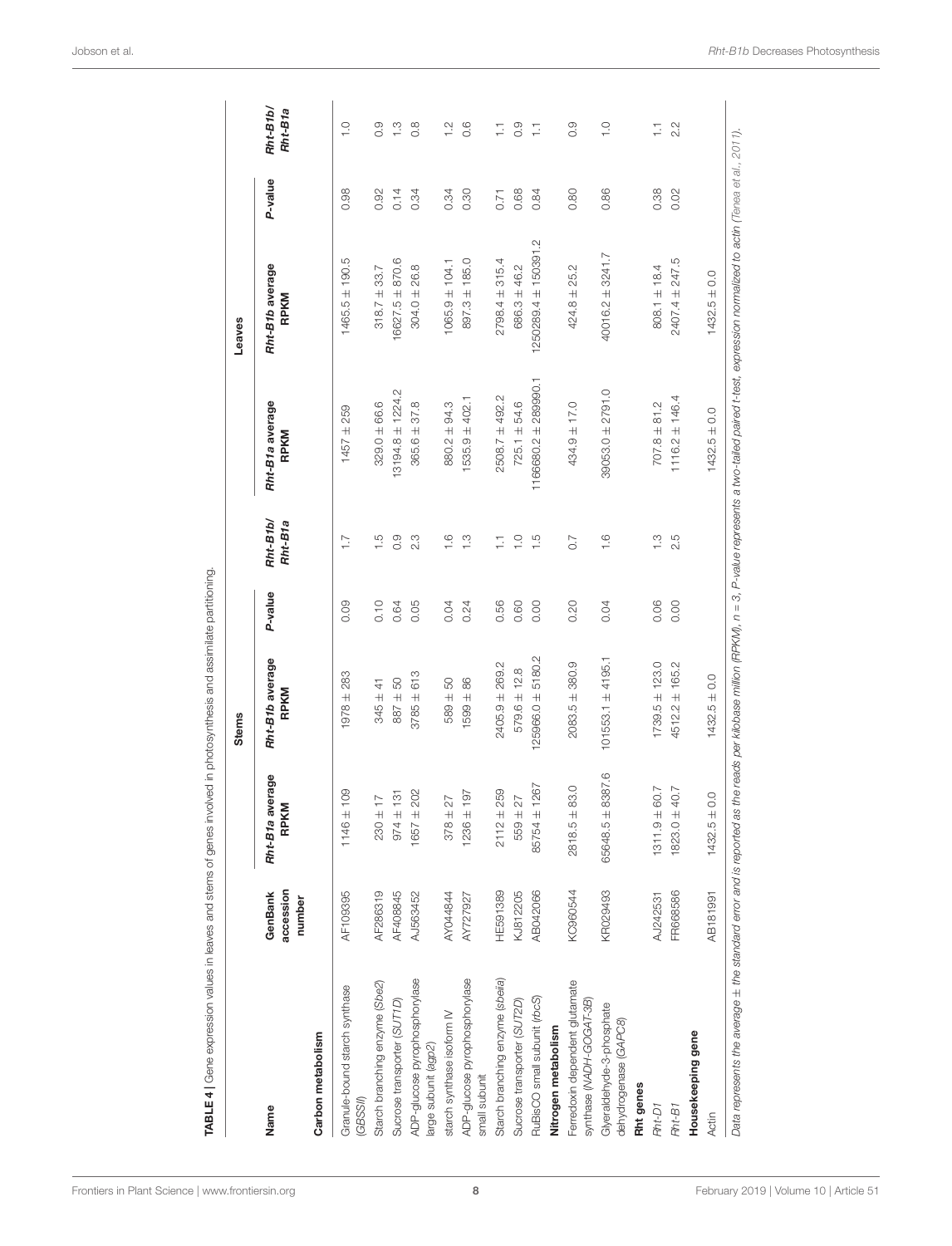was increased significantly in Rht-B1b ( $P < 0.04$ ). The data discussed in this publication have been deposited in NCBI's Gene Expression Omnibus [\(Edgar et al.,](#page-9-26) [2002\)](#page-9-26) and are accessible through GEO Series accession number GSE12[4](#page-8-0)940<sup>4</sup>.

## **DISCUSSION**

Incorporation of height reducing (Rht) semi-dwarf genes Rht-B1b and Rht-D1b into wheat cultivars has led to dramatic increases in grain yield [\(Flintham et al.,](#page-9-8) [1997b\)](#page-9-8). Mutant forms of the Reduced Height-1 (Rht) gene reduce plant height by decreasing the ability of the plant to respond to GA [\(Allan et al.,](#page-9-2) [1959;](#page-9-2) [Allan,](#page-9-3) [1970;](#page-9-3) [Gale and Gregory,](#page-9-4) [1977\)](#page-9-4) However, the underlying causal factor for the increased productivity, and the effects on plant growth and development is has not yet been fully characterized. To understand the effects of the semi-dwarfing alleles on plant growth and development more completely, we investigated the effect of Rht-B1b on photosynthesis as well as carbon and nitrogen partitioning during grain fill under field conditions.

Our results show the Rht-B1b NIL had reduced plant height, increased harvest index and decreased grain protein compared to Rht-B1a, NIL (**[Table 1](#page-4-1)**). These results agree with [Lanning et al.](#page-9-9) [\(2012\)](#page-9-9) who used the same Fortuna derived NILs as this study. These results are consistent with previous studies which reported 20–25% height reductions [\(Hoogendoorn et al.,](#page-9-10) [1990;](#page-9-10) [Butler](#page-9-27) [et al.,](#page-9-27) [2005;](#page-9-27) [Mathews et al.,](#page-10-18) [2006;](#page-10-18) [Lanning et al.,](#page-9-9) [2012\)](#page-9-9). Previous experiments have also described an increase in productive tillers, leading to increased yields in Rht-B1b genotypes [\(Kertesz et al.,](#page-9-17) [1991;](#page-9-17) [Lanning et al.,](#page-9-9) [2012;](#page-9-9) [Sherman et al.,](#page-10-6) [2014\)](#page-10-6). [Lanning](#page-9-9) [et al.](#page-9-9) [\(2012\)](#page-9-9) reported a 9% grain yield advantage for Rht-B1b (mutant) over the Rht-B1a for these NILs from solid seeded conditions. We did not detect a difference in grain yield. This may have been because our trial was grown in spaced planted conditions, which would have reduced resource competition for both NILs.

The effects of Reduced Height genes on photosynthesis have been inconclusive. [Morgan et al.](#page-10-7) [\(1990\)](#page-10-7) reported increased photosynthetic rates, increased soluble protein, chlorophyll, and RuBisCO content in semi-dwarf wheat when compared to near isogenic tall lines. It has also been previously thought that there was an inverse relationship with photosynthesis and wheat plant height [\(LeCain et al.,](#page-9-18) [1989;](#page-9-18) [Bishop and Bugbee,](#page-9-19) [1998\)](#page-9-19). However, when [Nenova et al.](#page-10-8) [\(2014\)](#page-10-8) compared photosynthetic rates of NILs, they found no significant difference between the semi-dwarf and tall lines. None of these studies investigated the photosynthetic capacity of the Rht-B1b lines compared to tall Rht-B1a under field conditions and using NILs. Our results indicate that photosynthesis per unit area is decreased in the Rht-B1b line compared to Rht-1a (**[Table 2](#page-5-0)**). We observed a decrease in both photosynthetic rate and chlorophyll (**[Table 2](#page-5-0)** and **[Figure 1](#page-5-1)**) content in the Rht-B1b NIL. However, these results do not take into account the total photosynthetic capacity of the plant canopy, and our experiment did not measure the total leaf area per plant. Additionally, our experiment did not observe increased tiller number, which have been previously associated with Rht-B1b. Plants with relatively more tillers would likely have a greater net photosynthetic capacity compared to plants with fewer tillers. From the experiments we conducted, we can conclude that when grown under space planted, irrigated field conditions, Rht-B1b decreases photosynthetic rate per unit area compared to the tall Rht-B1a during early grain development.

Although the photosynthetic rate and chlorophyll content of Rht-B1b was decreased, we observed an increase in both leaf starch and protein concentration for both genotypes during the grain fill period. Previous studies have documented carbohydrate accumulation in leaves to decrease the expression of photosynthetic genes, and therefore photosynthesis [\(Paul](#page-10-19) [and Foyer,](#page-10-19) [2001\)](#page-10-19). It is possible that since the Rht-B1b line had increased leaf starch content, this was inhibiting the photosynthetic capacity. Furthermore, research has suggested that inactivation of sucrose symporters may also reduce photosynthesis, and would increase the amount of starch in the leaf (reviewed in [Sukhov,](#page-10-20) [2016\)](#page-10-20).

While the grain starch and protein content have been previously characterized at maturity, the leaf starch and protein content throughout a diurnal period during anthesis was unknown. It appears that presence of the Rht-B1b allele resulted in starch accumulating in flag leaves earlier in the day relative to Rht-B1a (**[Figure 2](#page-5-2)**). However, by the end of the day, there was no significant difference between Rht-B1b and Rht-B1a. We observed no significant difference in protein content of flag leaves throughout the diurnal period.

Rht-B1b has been previously associated with decreased grain protein content, [\(Gale and Youssefian,](#page-9-14) [1985;](#page-9-14) [Lanning et al.,](#page-9-9) [2012;](#page-9-9) [Sherman et al.,](#page-10-6) [2014\)](#page-10-6). However, it is unknown at what point during grain development the differences in protein arise. [Lanning et al.](#page-9-9) [\(2012\)](#page-9-9) showed Rht-B1b had mature seed protein 1.1% lower than the Rht-B1a. Our results agree with this finding and show that there is a significant reduction in grain protein content beginning 14 DPA and continuing through maturity (**[Table 3](#page-6-0)**). We did not observe significant differences in seed starch content between Rht-B1b and Rht-B1a. It has also been previously determined that varieties containing Rht-B1b have a greater number of seeds per spike, but that the seeds are smaller (reviewed in [Gale and Youssefian,](#page-9-14) [1985\)](#page-9-14), and have decreased protein content at maturity [\(Lanning et al.,](#page-9-9) [2012\)](#page-9-9). Our results support these findings as well as indicate that those differences are present beginning at 14 DPA, and that the differences increase as plants mature (**[Figure 3](#page-6-1)**).

We also investigated the effect of Rht-B1b on leaf and seed metabolites and global gene expression, which had both been previously uncharacterized. We detected no significant changes in leaf or seed metabolites, indicating there was likely no significant difference in carbohydrates due to differences in photosynthesis or carbon metabolism. Furthermore, RNA sequencing analysis showed no difference in leaf photosynthetic gene expression between Rht-B1b and Rht-B1a (**[Table 4](#page-7-0)**). However, there were significant differences in expression detected in stem tissue. Genes involved in photosynthesis and carbon metabolism were upregulated in the Rht-B1b stem tissue. Specifically, agp2, a gene encoding the ADP-glucose

<span id="page-8-0"></span><sup>4</sup><https://www.ncbi.nlm.nih.gov/geo/query/acc.cgi?acc=GSE124940>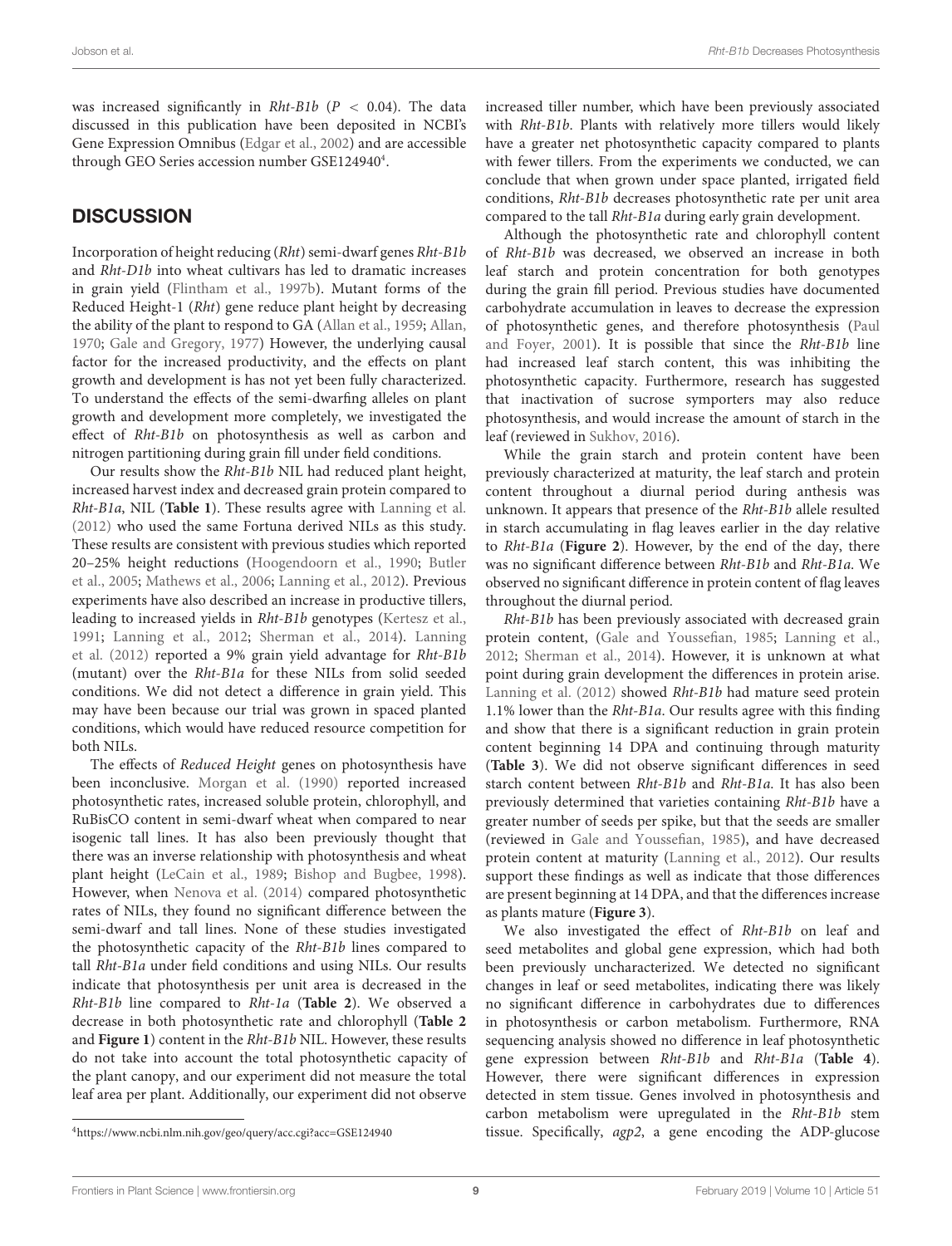pyrophosphorylase large subunit was upregulated in Rht-B1b. Upregulation of agp2 has been associated with increased starch content [\(Zhang et al.,](#page-10-21) [2016\)](#page-10-21). This may partially explain the increased starch content in the Rht-B1b lines. We also found the RuBisCO small subunit was significantly increased in the stem tissue of the Rht-B1b line. Global expression analysis did not indicate any large groups of differentially expressed genes (data not included), indicating Rht-B1b likely has little effect on global gene regulation.

It is clear that the presence of the Rht-B1b semi-dwarfing alleles has dramatic effects on wheat plant growth and development, and that those effects begin during early development and continue throughout development. At anthesis Rht-B1b NIL plants had decreased photosynthesis and chlorophyll content in flag leaves. Rht-B1b NIL plants also had reduced grain protein content and size as early as 14 DPA. However, despite these changes in plant growth and

## **REFERENCES**

- <span id="page-9-3"></span>Allan, R. E. (1970). Differentiating between Norin 10/Brevor 14 semi-dwarfing genes in a common genetic background. Seiken Ziho 22, 83–90.
- <span id="page-9-2"></span>Allan, R. E., Vogel, O. A., and Craddock, J. C. (1959). Comparative response to gibberellic acid of dwarf, semi-dwarf and standard short and tall winter wheat varieties. Agron. J. 51, 737–740. [doi: 10.2134/agronj1959.](https://doi.org/10.2134/agronj1959.00021962005100120013x) [00021962005100120013x](https://doi.org/10.2134/agronj1959.00021962005100120013x)
- <span id="page-9-15"></span>Appleford, N. E. J., Wilkinson, M. D., Ma, Q., Evans, D. J., Stone, M. C., Pearce, S. P., et al. (2007). Decreased shoot stature and grain alpha-amylase activity following ectopic expression of a gibberellin 2-oxidase gene in transgenic wheat. J. Exp. Bot. 58, 3213–3226. [doi: 10.1093/jxb/erm166](https://doi.org/10.1093/jxb/erm166)
- <span id="page-9-19"></span>Bishop, D. L., and Bugbee, B. G. (1998). Photosynthetic capacity and dry mass partitioning in dwarf and semi-dwarf wheat (Triticum aestivum L.). J. Plant Physiol. 153, 558–565. [doi: 10.1016/S0176-1617\(98\)80204-6](https://doi.org/10.1016/S0176-1617(98)80204-6)
- <span id="page-9-27"></span>Butler, J. D., Byrne, P. F., Mohammadi, V., Chapman, P. L., and Haley, S. D. (2005). Agronomic performance of alleles in a spring wheat population across a range of moisture levels. Crop Sci. 45, 939–947. [doi: 10.2135/cropsci2004.0323](https://doi.org/10.2135/cropsci2004.0323)
- <span id="page-9-12"></span>Casebow, R., Hadley, C., Uppal, R., Addisu, M., Loddo, S., Kowalski, A., et al. (2016). Reduced height (Rht) alleles affect wheat grain quality. PLoS One 11:e0156056. [doi: 10.1371/journal.pone.0156056](https://doi.org/10.1371/journal.pone.0156056)
- <span id="page-9-16"></span>Deckard, E. L., Lucken, K. A., Joppa, L. R., and Hammond, J. J. (1977). Nitrate reductase activity, nitrogen distribution, grain yield, and grain protein of tall and semi-dwarf near isogenic lines of Triticum aestivum and T. turgidum. Crop Sci. 17, 293–296. [doi: 10.2135/cropsci1977.0011183X001700020015x](https://doi.org/10.2135/cropsci1977.0011183X001700020015x)
- <span id="page-9-21"></span>Dobrikova, A. G., Yotsova, E. K., Borner, A., Landjeva, S. P., and Apostolova, E. L. (2017). The wheat mutant DELLA-encoding gene (Rht-B1c) affects plant photosynthetic responses to cadmium stress. Plant Physiol. Biochem. 114, 10– 18. [doi: 10.1016/j.plaphy.2017.02.015](https://doi.org/10.1016/j.plaphy.2017.02.015)
- <span id="page-9-26"></span>Edgar, R., Domrachev, M., and Lash, A. E. (2002). "Gene expression omnibus: NCBI gene expression and hybridization array data repository. Nucleic Acid Res. 30, 207–210. [doi: 10.1093/nar/30.1.207](https://doi.org/10.1093/nar/30.1.207)
- <span id="page-9-23"></span>Ellis, H., Spielmeyer, W., Gale, R., Rebetzke, J., and Richards, A. (2002). "Perfect" markers for the Rht-B1b (mutant) and Rht-D1b dwarfing genes in wheat. Theor. Appl. Genet. 105, 1038–1042. [doi: 10.1007/s00122-002-1048-4](https://doi.org/10.1007/s00122-002-1048-4)
- <span id="page-9-22"></span>Evans, J. R. (2013). Improving photosynthesis. Plant Physiol. 162, 1780–1793. [doi: 10.1104/pp.113.219006](https://doi.org/10.1104/pp.113.219006)
- <span id="page-9-1"></span>Evans, L. T. (1998). Feeding the Ten Billion: Plants and Population Growth. Cambridge: Cambridge University Press, 133–150.
- <span id="page-9-25"></span>Fiehn, O., Wohlgemuth, G., Scholz, M., Kind, T., Lee, D. Y., Lu, Y., et al. (2008). Quality control for plant metabolomics: reporting MSI-compliant studies. Plant J. 53, 691–704. [doi: 10.1111/j.1365-313X.2007.03387.x](https://doi.org/10.1111/j.1365-313X.2007.03387.x)
- <span id="page-9-13"></span>Flintham, J. E., Angus, W. J., and Gale, M. D. (1997a). Heterosis, overdominance for grain yield, and alpha-amylase activity in F1 hybrids between near-isogenic

development, we did not detect any significant changes in global gene expression due to the presence of the semi-dwarfing allele.

## AUTHOR CONTRIBUTIONS

EJ, JM, and MG conceived and designed the experiments and wrote the paper. EJ, RJ, and AO conducted the experiments. EJ, RJ, JM, and MG analyzed the data. All authors read and approved the manuscript.

# FUNDING

Funding for this project was provided by USDA NIFA 2017- 67014-26190 as well as the Montana Wheat and Barley Committee.

Rht dwarf and tall wheats. J. Agric. Sci. 129, 371–378. [doi: 10.1017/S002185](https://doi.org/10.1017/S0021859697004899) [9697004899](https://doi.org/10.1017/S0021859697004899)

- <span id="page-9-8"></span>Flintham, J. E., Börner, A., Worland, A. J., and Gale, M. D. (1997b). Optimizing wheat grain yield: effects of Rht (gibberellin-insensitive) dwarfing genes. J. Agric. Sci. 128, 11–25. [doi: 10.1017/S0021859696003942](https://doi.org/10.1017/S0021859696003942)
- <span id="page-9-7"></span>Gale, M., and Marshall, G. A. (1976). The chromosomal location of Gai1 and Rht1, genes for gibberellin insensitivity and semi-dwarfism, in a derivative of Norin 10 wheat. Heredity 37, 283–289. [doi: 10.1038/hdy.1976.88](https://doi.org/10.1038/hdy.1976.88)
- <span id="page-9-20"></span>Gale, M. D., Edrich, J., and Lupton, F. G. H. (2009). Photosynthetic rates and the effects of applied gibberellin in some dwarf, semi-dwarf and tall wheat varieties (Triticum aestivum). J. Agric. Sci. 83, 43–46. [doi: 10.1017/S0021859600046979](https://doi.org/10.1017/S0021859600046979)
- <span id="page-9-4"></span>Gale, M. D., and Gregory, R. S. (1977). A rapid method for early generation selection of dwarf genotypes in wheat. Euphytica 26, 733–738. [doi: 10.1007/](https://doi.org/10.1007/BF00021699) [BF00021699](https://doi.org/10.1007/BF00021699)
- <span id="page-9-5"></span>Gale, M. D., Law, N., and Worland, A. J. (1975). The chromosomal location of a major dwarfing gene from Norin 10 in new British semi-dwarf wheats. Heredity 35, 417–421. [doi: 10.1038/hdy.1975.112](https://doi.org/10.1038/hdy.1975.112)
- <span id="page-9-6"></span>Gale, M. D., and Marshall, G. A. (1975). Nature and genetic-control of gibberellin insensitivity in dwarf wheat grain. Heredity 35, 55–65. [doi: 10.1038/hdy.1975.66](https://doi.org/10.1038/hdy.1975.66)
- <span id="page-9-14"></span>Gale, M. D., and Youssefian, S. (1985). "Dwarfing genes in wheat," in Progress in Plant Breeding, ed. G. E. Russell (London: Butterworths), 1–35.
- <span id="page-9-11"></span>Gent, M. P. N., and Kiyomoto, R. K. (1997). Physiological and agronomic consequences of Rht genes in wheat. J. Crop Product. 1, 27–46. [doi: 10.1300/](https://doi.org/10.1300/J144v01n01_02) [J144v01n01\\_02](https://doi.org/10.1300/J144v01n01_02)
- <span id="page-9-0"></span>Hedden, P. (2003). The genes of the green revolution. Trends Genet. 19, 5–9. [doi: 10.1016/S0168-9525\(02\)00009-4](https://doi.org/10.1016/S0168-9525(02)00009-4)
- <span id="page-9-24"></span>Hirose, T., Ohdan, T., Nakamura, Y., and Terao, T. (2006). Expression profiling of genes related to starch synthesis in rice leaf sheaths during the heading period. Physiol. Plant. 128, 425–435. [doi: 10.1111/j.1399-3054.2006.](https://doi.org/10.1111/j.1399-3054.2006.00758.x) [00758.x](https://doi.org/10.1111/j.1399-3054.2006.00758.x)
- <span id="page-9-10"></span>Hoogendoorn, J., Rickson, J. M., and Gale, M. D. (1990). Differences in leaf and stem anatomy related to plant height of tall and dwarf wheat (Triticum aestivum L.). J. Plant Physiol. 136, 72–77. [doi: 10.1016/S0176-1617\(11\)](https://doi.org/10.1016/S0176-1617(11)81618-4) [81618-4](https://doi.org/10.1016/S0176-1617(11)81618-4)
- <span id="page-9-17"></span>Kertesz, Z., Flintham, J. E., and Gale, M. D. (1991). Effects of Rht dwarfing genes on wheat grain yield and its components under eastern European conditions. Cereal Res. Commun. 19, 297–304.
- <span id="page-9-9"></span>Lanning, S. P., Martin, J. M., Stougaard, R. N., Guillen-Portal, F. R., Blake, N. K., Sherman, J. D., et al. (2012). Evaluation of near-isogenic lines for three heightreducing genes in hard red spring wheat. Crop Sci. 52, 1145–1152. [doi: 10.2135/](https://doi.org/10.2135/cropsci2011.11.0625) [cropsci2011.11.0625](https://doi.org/10.2135/cropsci2011.11.0625)
- <span id="page-9-18"></span>LeCain, D. R., Morgan, J. A., and Zerbi, G. (1989). Leaf anatomy and gas-exchange in nearly isogenic semidwarf and tall winter-wheat. Crop Sci. 29, 1246–1251. [doi: 10.2135/cropsci1989.0011183X002900050031x](https://doi.org/10.2135/cropsci1989.0011183X002900050031x)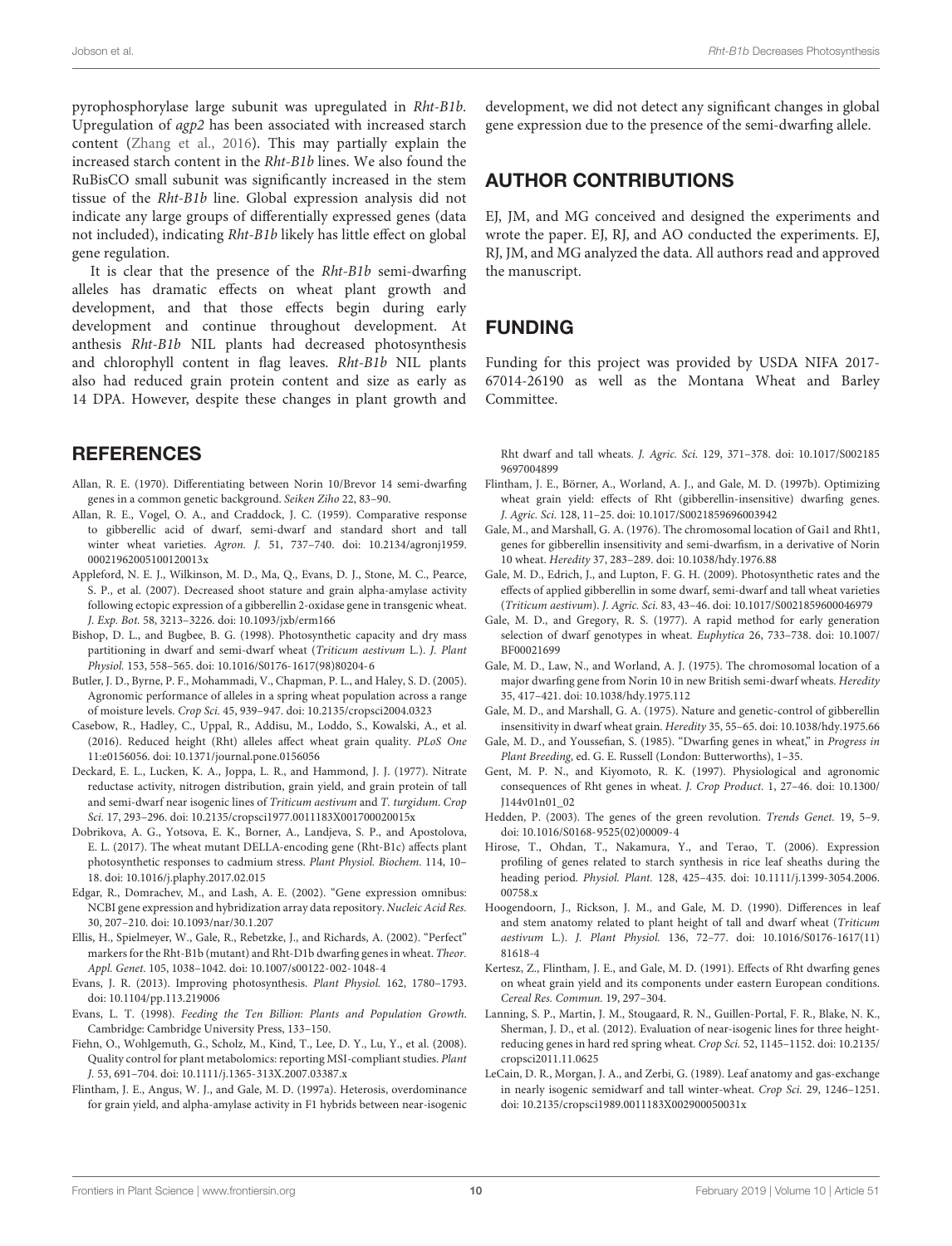- <span id="page-10-18"></span>Mathews, K. L., Chapman, S. C., Trethowan, R., Singh, R. P., Crossa, J., Pfeiffer, W., et al. (2006). Global adaptation of spring bread and durum wheat lines nearisogenic for major reduced height genes. Crop Sci. 46, 603–613. [doi: 10.2135/](https://doi.org/10.2135/cropsci2005.05-0056) [cropsci2005.05-0056](https://doi.org/10.2135/cropsci2005.05-0056)
- <span id="page-10-0"></span>McVittie, J. A., Gale, M. D., Marshall, G. A., and Westcott, B. (1978). The intrachromosomal mapping of the Norin 10 and Tom Thumb dwarfing genes. Heredity 40, 67–70. [doi: 10.1038/hdy.1978.8](https://doi.org/10.1038/hdy.1978.8)
- <span id="page-10-7"></span>Morgan, J. A., LeCain, D. R., and Wells, R. (1990). Semidwarfing genes concentrate photosynthetic machinery and affect leaf gas exchange of wheat. Crop Sci. 30, 602–608.
- <span id="page-10-15"></span>Mortazavi, A., Williams, B. A., McCue, K., Schaeffer, L., and Wold, B. (2008). Mapping and quantifying mammalian transcriptomes by RNA-Seq. Nat. Methods 5, 621–628. [doi: 10.1038/nmeth.1226](https://doi.org/10.1038/nmeth.1226)
- <span id="page-10-8"></span>Nenova, V. R., Kocheva, K. V., Petrov, P. I., Georgiev, G. I., Karceva, T. V., Borner, A., et al. (2014). Wheat Rht-B1 dwarfs exhibit better photosynthetic response to water deficit at seedling stage compared to the wild type. J. Agron. Crop Sci. 200, 434–443. [doi: 10.1111/jac.12090](https://doi.org/10.1111/jac.12090)
- <span id="page-10-11"></span>Ni, Z., Kim, E. D., and Chen, Z. J. (2009). Chlorophyll and starch assays. Protocol Exchange. [doi: 10.1038/nprot.2009.12](https://doi.org/10.1038/nprot.2009.12)
- <span id="page-10-10"></span>Oiestad, A. J., Martin, J. M., and Giroux, M. J. (2016). Overexpression of ADPglucose pyrophosphorylase in both leaf and seed tissue synergistically increase biomass and seed number in rice Oryza sativa ssp. japonica. Funct. Plant Biol. 43, 1194–1204. [doi: 10.1071/FP16218](https://doi.org/10.1071/FP16218)
- <span id="page-10-19"></span>Paul, M., and Foyer, C. (2001). Sink regulation of photosynthesis. J. Exp. Bot. 52, 1383–1400. [doi: 10.1093/jexbot/52.360.1383](https://doi.org/10.1093/jexbot/52.360.1383)
- <span id="page-10-2"></span>Peng, J., Richards, D. E., Hartley, N. M., Murphy, G. P., Devos, K. M., Flintham, J. E., et al. (1999). 'Green revolution' genes encode mutant gibberellin response modulators. Nature 400, 256–261. [doi: 10.1038/22307](https://doi.org/10.1038/22307)
- <span id="page-10-3"></span>Rebetzke, G. J., Bonnett, D. G., and Ellis, M. H. (2012). Combining gibberellic acid-sensitive and insensitive dwarfing genes in breeding of higher-yielding, sesqui-dwarf wheats. Field Crops Res. 127, 17–25. [doi: 10.1016/j.fcr.2011.11.003](https://doi.org/10.1016/j.fcr.2011.11.003)
- <span id="page-10-14"></span>Rosti, S., Rudi, H., Rudi, K., Opsahl-Sorteberg, H. G., Fahy, B., and Denyer, K. (2006). The gene encoding the cytosolic small subunit of ADP-glucose pyrophosphorylase in barley endosperm also encodes the major plastidial small subunit in the leaves. J. Exp. Bot. 57, 3619–3626. [doi: 10.1093/jxb/erl110](https://doi.org/10.1093/jxb/erl110)
- <span id="page-10-13"></span>Schlosser, A. J., Martin, J. M., Beecher, B. S., and Giroux, M. J. (2014). Enhanced rice growth is conferred by increased leaf ADP-glucose pyrophosphorylase activity. J. Plant Physiol. Pathol. 2:2. [doi: 10.4172/2329-955X.1000136](https://doi.org/10.4172/2329-955X.1000136)
- <span id="page-10-17"></span>Schmidt, M. A., Barbazuk, W. B., Sandford, M., May, G., Song, Z., Zhou, W., et al. (2011). Silencing of soybean seed storage proteins results in a rebalanced protein composition preserving seed protein content without major collateral changes in the metabolome and transcriptome. Plant Physiol. 156, 330–345. [doi: 10.1104/pp.111.173807](https://doi.org/10.1104/pp.111.173807)
- <span id="page-10-6"></span>Sherman, J. D., Nash, D., Lanning, S. P., Martin, J. M., Blake, N. K., Morris, C. F., et al. (2014). Genetics of end-use quality differences between a modern and historical spring wheat. Crop Sci. 54, 1972–1980. [doi: 10.2135/cropsci2013.11.](https://doi.org/10.2135/cropsci2013.11.0749) [0749](https://doi.org/10.2135/cropsci2013.11.0749)
- <span id="page-10-9"></span>Smidansky, E. D., Meyer, F. D., Blakeslee, B., Weglarz, T. E., Greene, T. W., and Giroux, M. J. (2007). Expression of a modified ADP-glucose pyrophosphorylase large subunit in wheat seeds stimulates photosynthesis and carbon metabolism. Planta 225, 965–976. [doi: 10.1007/s00425-006-0400-3](https://doi.org/10.1007/s00425-006-0400-3)
- <span id="page-10-12"></span>Smith, A. M., and Zeeman, S. C. (2006). Quantification of starch in plant tissues. Nat. Protoc. 1, 1342–1345. [doi: 10.1038/nprot.2006.232](https://doi.org/10.1038/nprot.2006.232)
- <span id="page-10-1"></span>Sourdille, P., Charmet, G., Trottet, M., Tixier, M. H., Boeuf, C., Nègre, S., et al. (1998). Linkage between RFLP molecular markers and the dwarfing genes Rht-B1 and Rht-D1 in wheat. Hereditas 128, 41–46. [doi: 10.1111/j.1601-5223.1998.](https://doi.org/10.1111/j.1601-5223.1998.00041.x) [00041.x](https://doi.org/10.1111/j.1601-5223.1998.00041.x)
- <span id="page-10-20"></span>Sukhov, V. (2016). Electric signals as mechanisms of photosynthesis regulation in plants. Photosynth. Res. 130, 373–387. [doi: 10.1007/s11120-016-0270-x](https://doi.org/10.1007/s11120-016-0270-x)
- <span id="page-10-16"></span>Tenea, G. N., Peres, A. B., Cordeiro, F. R., and Maquet, A. (2011). Reference genes for gene expression studies in wheat flag leaves grown under different farming conditions. BMC Res. Notes 4:373. [doi: 10.1186/1756-0500-4-373](https://doi.org/10.1186/1756-0500-4-373)
- <span id="page-10-4"></span>Van De Velde, K., Chandler, P. M., Van Der Straeten, D., and Rohde, A. (2017). Differential coupling of gibberellin responses by Rht-B1c suppressor alleles and Rht-B1b in wheat highlights a unique role for the DELLA N-terminus in dormancy. J. Exp. Bot. 68, 443–455. [doi: 10.1093/jxb/erw471](https://doi.org/10.1093/jxb/erw471)
- <span id="page-10-5"></span>Youssefian, S., Kirby, E., and Gale, M. (1992). Pleiotropic effects of the GAinsensitive Rht dwarfing genes in wheat. 2. Effects on leaf, stem, ear and floret growth. Field Crops Res. 28, 191–210. [doi: 10.1016/0378-4290\(92\)](https://doi.org/10.1016/0378-4290(92)90040-G) [90040-G](https://doi.org/10.1016/0378-4290(92)90040-G)
- <span id="page-10-21"></span>Zhang, X., Li, S., Zhang, L., Yang, Q., Jiang, Q., Ma, J., et al. (2016). Structure and expression analysis of genes encoding ADP-glucose pyrophosphorylase large subunit in wheat and its relatives. Genome 59, 501–507. [doi: 10.1139/gen-2016-](https://doi.org/10.1139/gen-2016-0007) [0007](https://doi.org/10.1139/gen-2016-0007)

**Conflict of Interest Statement:** The authors declare that the research was conducted in the absence of any commercial or financial relationships that could be construed as a potential conflict of interest.

Copyright © 2019 Jobson, Johnston, Oiestad, Martin and Giroux. This is an openaccess article distributed under the terms of the [Creative](http://creativecommons.org/licenses/by/4.0/) [Commons](http://creativecommons.org/licenses/by/4.0/) [Attribution](http://creativecommons.org/licenses/by/4.0/) [License](http://creativecommons.org/licenses/by/4.0/) [\(CC BY\).](http://creativecommons.org/licenses/by/4.0/) The use, distribution or reproduction in other forums is permitted, provided the original author(s) and the copyright owner(s) are credited and that the original publication in this journal is cited, in accordance with accepted academic practice. No use, distribution or reproduction is permitted which does not comply with these terms.